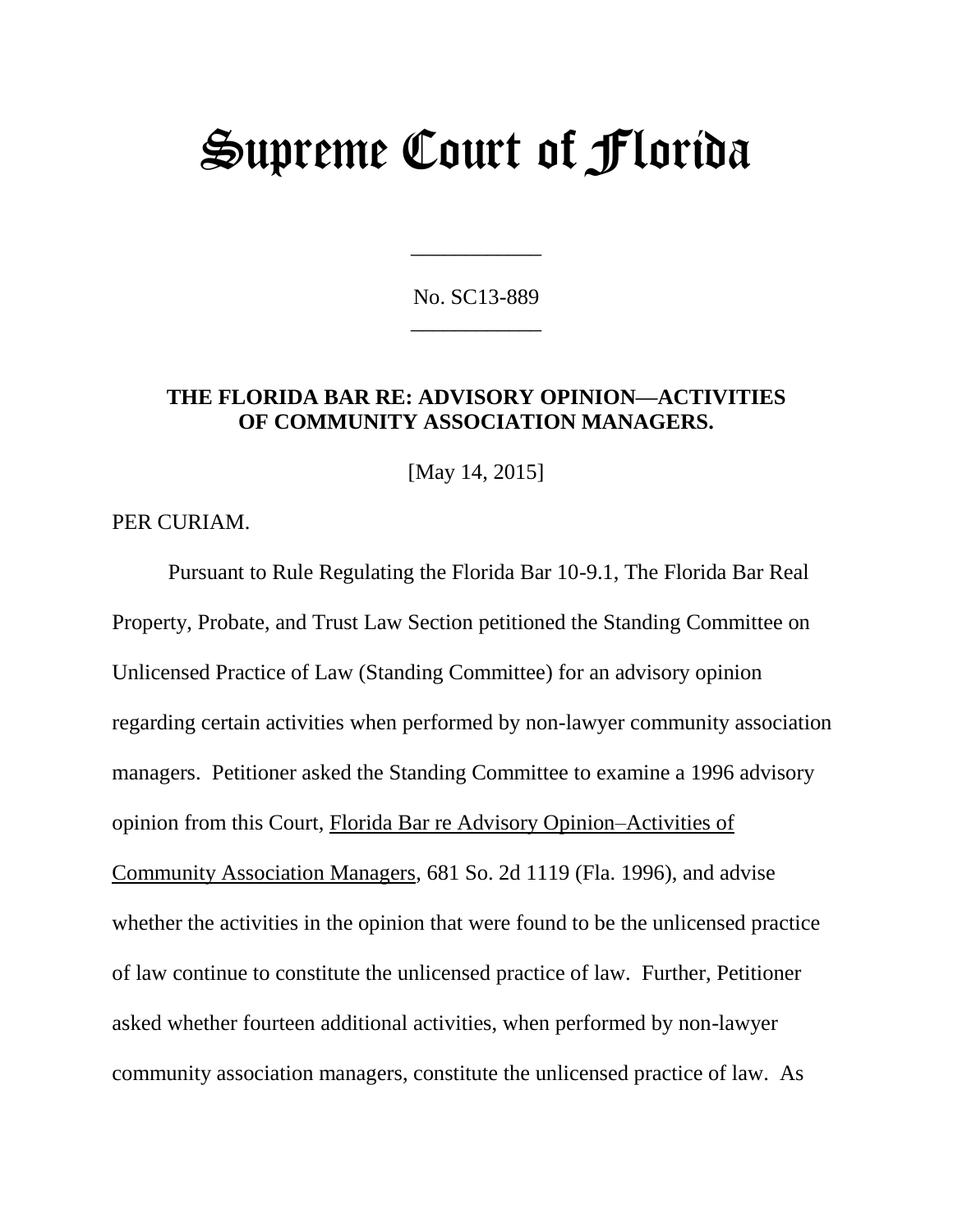required under rule 10-9.1(f), the Standing Committee provided notice of and held a public hearing to address these issues where it considered written and live testimony. The Standing Committee subsequently filed a proposed advisory opinion in this Court. We have jurisdiction to review the proposed advisory opinion pursuant to rule 10-9.1(g) of the Rules Regulating the Florida Bar and article V, section 15, of the Florida Constitution.

After the proposed advisory opinion was filed, interested parties were permitted to file briefs in support of or in opposition to the proposed advisory opinion. After considering the proposed opinion and the briefs of the interested parties, the Court approves the proposed advisory opinion as set forth in the appendix to this opinion. $<sup>1</sup>$ </sup>

It is so ordered.

 $\overline{a}$ 

LABARGA, C.J., and PARIENTE, LEWIS, QUINCE, CANADY, POLSTON, and PERRY, JJ., concur.

NOT FINAL UNTIL TIME EXPIRES TO FILE REHEARING MOTION, AND IF FILED, DETERMINED.

Original Proceedings – The Florida Bar

<sup>1.</sup> As provided in Rule Regulating the Florida Bar  $10-9.1(g)(4)$ , the advisory opinion shall have the force and effect of an order of this Court and shall be published accordingly.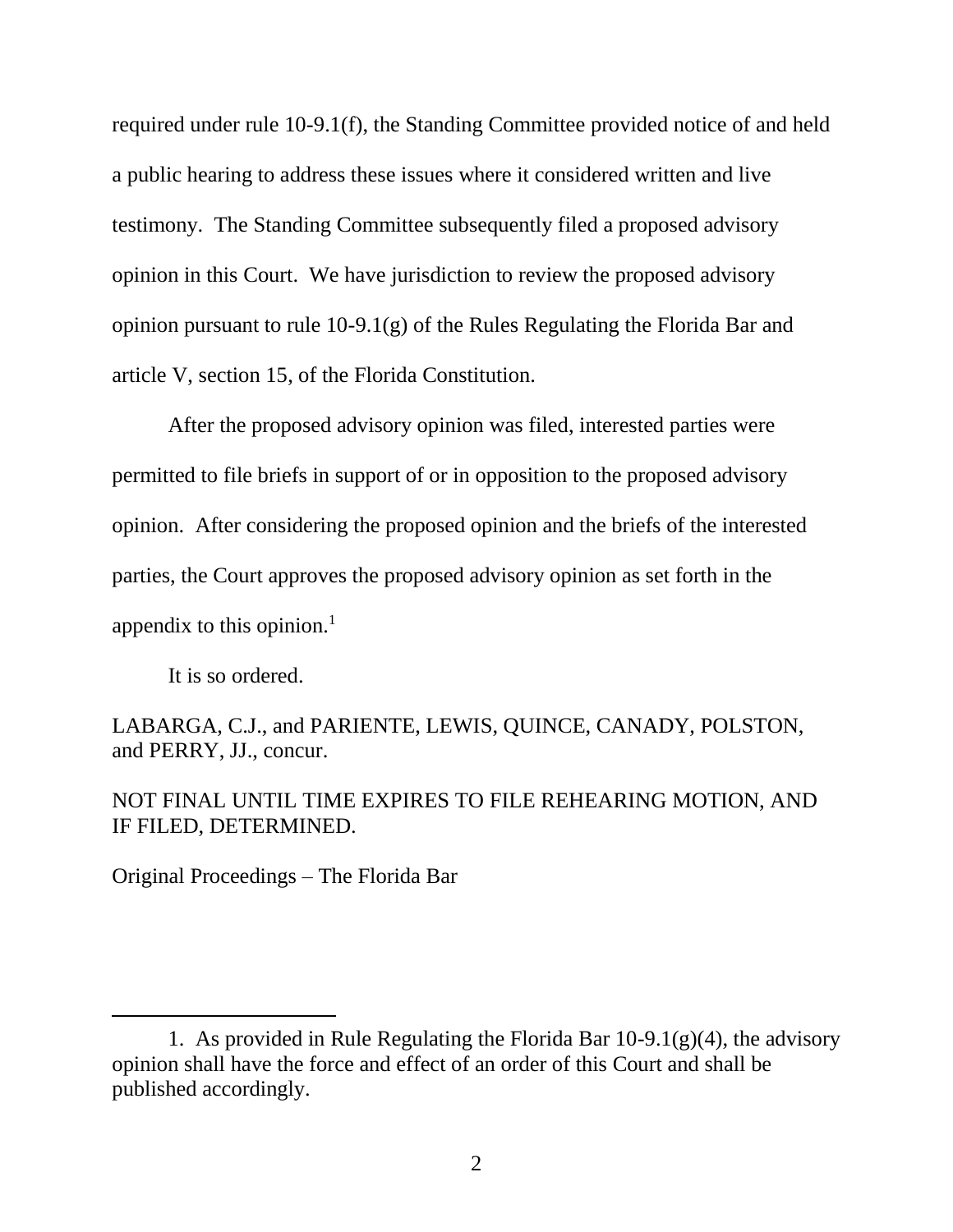C.C. Abbott, Chair, Standing Committee on the Unlicensed Practice of Law, Tallahassee, Florida; Nancy Munjiovi Blount, Past Chair, Standing Committee on the Unlicensed Practice of Law, Tallahassee, Florida; John F. Harkness, Jr., Executive Director, Lori S. Holcomb, Director, Client Protection, and Jeffrey Todd Picker, The Florida Bar, Tallahassee, Florida,

On behalf of the Standing Committee on the Unlicensed Practice of Law

Michael Allen Dribin, Chair, Real Property, Probate and Trust Law Section of The Florida Bar, Harper Meyer Perez Hagan O'Connor Albert & Dribin, LLP, Miami, Florida; Margaret Ann Rolando, Past Chair, Real Property, Probate and Trust Law Section of The Florida Bar, Shutts & Bowen, LLP, Miami, Florida; William F. Belcher, Saint Petersburg, Florida, on behalf of the Real Property, Probate and Trust Law Section of The Florida Bar; Jennifer Ann Winegardner of The Chase Law Firm, Tallahassee, Florida, on behalf of the Continental Group, Inc., Associations, Inc., and CEOMC Florida, Inc.; Mauri Ellis Peyton, II and Gian C. Ratnapala of PeytonBolin, PL, Fort Lauderdale, Florida, on behalf of Community Associations Institute; David Mark Felice, Tampa, Florida, on behalf of Terra Management Services, Inc.; Jeffrey Michael Oshinsky, Miami, Florida, on behalf of Association Financial Services, L.C.; Mark R. Benson, Community Association Manager, Fort Myers, Florida; and Steve Caballero, Community Association Manager, Fort Lauderdale, Florida, on behalf of Exclusive Property Management,

Responding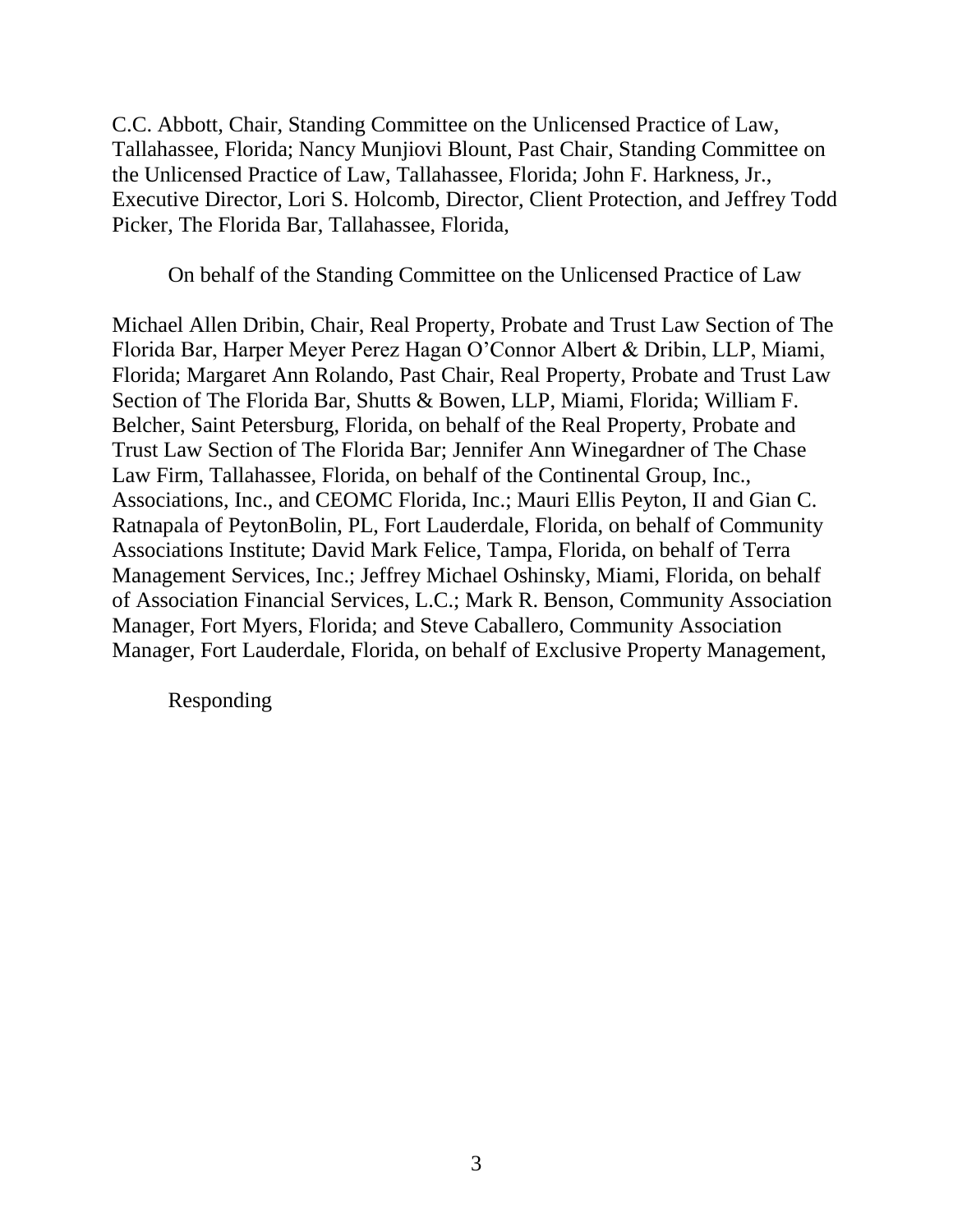# APPENDIX

# THE FLORIDA BAR STANDING COMMITTEE ON THE UNLICENSED PRACTICE OF LAW

# FAO #2012-2, ACTIVITIES OF COMMUNITY ASSOCIATION MANAGERS

# PROPOSED ADVISORY OPINION

\_\_\_\_\_\_\_\_\_\_\_\_\_\_\_\_\_\_\_\_\_\_\_\_\_\_\_\_\_\_\_\_\_\_\_\_\_\_\_\_\_\_\_\_\_\_\_\_\_\_\_\_\_\_\_\_\_\_\_\_\_\_\_\_\_/

May 15, 2013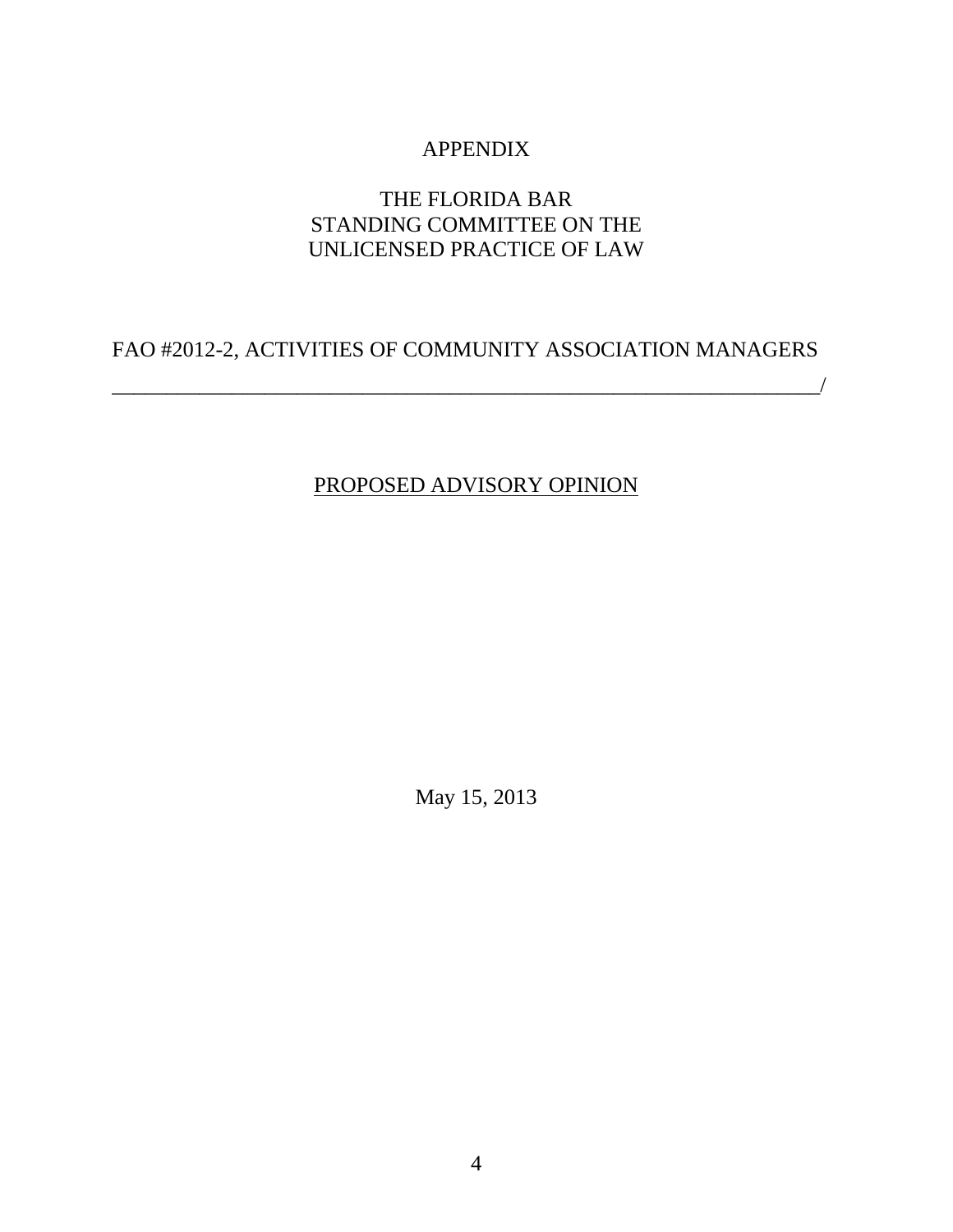#### **INTRODUCTION**

Pursuant to rule 10-9 of the Rules Regulating The Florida Bar, The Florida Bar's Real Property, Probate & Trust Law Section petitioned the Standing Committee on Unlicensed Practice of Law ("the Standing Committee") for an advisory opinion on the activities of community association managers ("CAMS").<sup>2</sup>

The petitioner sought confirmation that the activities found to be the unlicensed practice of law in the 1996 opinion (Florida Bar re: Advisory Opinion– Activities of Community Association Managers, 681 So. 2d 1119 (Fla. 1996)) continue to be the unlicensed practice of law. Those activities (hereinafter 1996 opinion) include the following:

A. drafting of a claim of lien and satisfaction of claim of lien;

B. preparing a notice of commencement;

 $\overline{a}$ 

C. determining the timing, method, and form of giving notices of meetings;

D. determining the votes necessary for certain actions by community associations;

E. addressing questions asking for the application of a statute or rule; and

F. advising community associations whether a course of action is

<sup>2.</sup> Although the request for opinion addresses CAMS specifically, the Standing Committee's opinion would apply to the activities of any nonlawyer.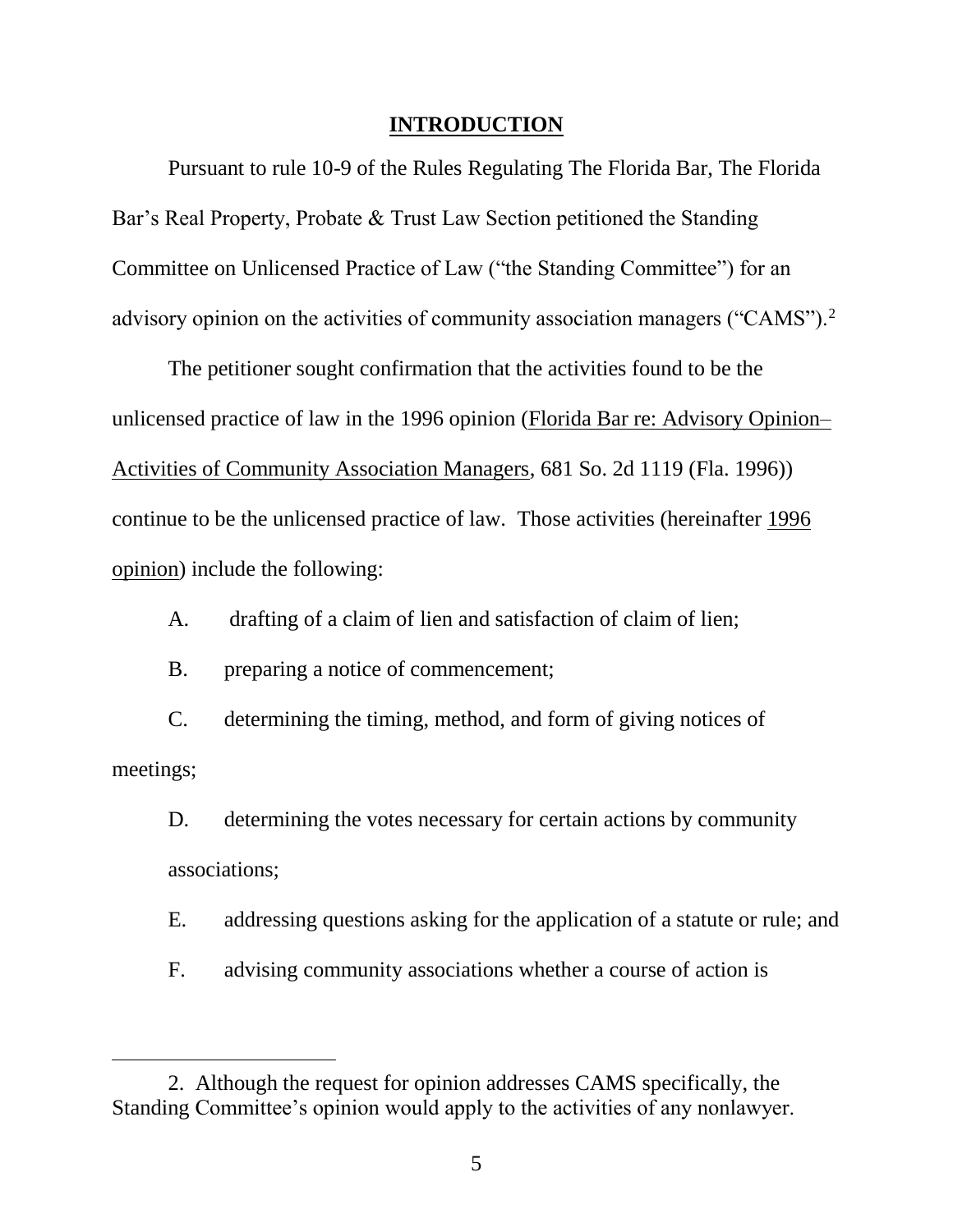authorized by statute or rule.

The petitioner also asked if it was the unlicensed practice of law for a CAM to engage in any of the following activities (hereinafter "2012 request"):

1. Preparation of a Certificate of assessments due once the delinquent account is turned over to the association's lawyer;

2. Preparation of a Certificate of assessments due once a foreclosure against the unit has commenced;

3. Preparation of Certificate of assessments due once a member disputes in writing to the association the amount alleged as owed;

4. Drafting of amendments (and certificates of amendment that are recorded in the official records) to declaration of covenants, bylaws, and articles of incorporation when such documents are to be voted upon by the members;

5. Determination of number of days to be provided for statutory notice;

6. Modification of limited proxy forms promulgated by the State;

7. Preparation of documents concerning the right of the association to approve new prospective owners;

8. Determination of affirmative votes needed to pass a proposition or amendment to recorded documents;

9. Determination of owners' votes needed to establish a quorum;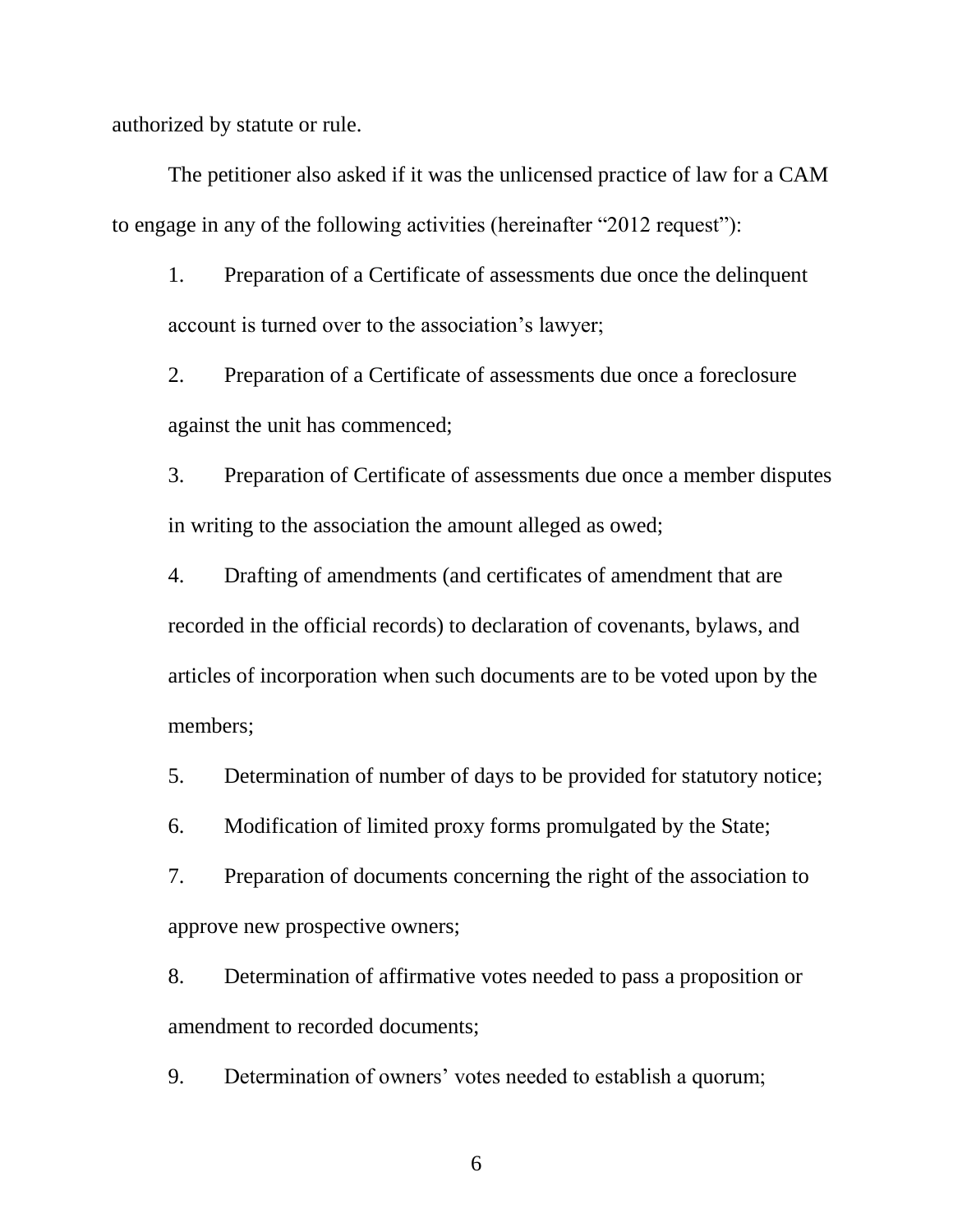10. Drafting of pre-arbitration demand letters required by 718.1255, Fla. Stat.;

11. Preparation of construction lien documents (e.g. notice of commencement, and lien waivers, etc.);

12. Preparation, review, drafting and/or substantial involvement in the preparation/execution of contracts, including construction contracts, management contracts, cable television contracts, etc.;

13. Identifying, through review of title instruments, the owners to receive pre-lien letters; and

14. Any activity that requires statutory or case law analysis to reach a legal conclusion.

Pursuant to Rule 10-9.1(f) of the Rules Regulating The Florida Bar, public notice of the hearing was provided on The Florida Bar's website, in The Florida Bar News, and in the Orlando Sentinel. The Standing Committee held a public hearing on June 22, 2012.

Testifying on behalf of the petitioner was Steve Mezer, an attorney who is the chairman of the Condominium and Planning Development Committee of the Real Property Probate and Trust Law Section of The Florida Bar, and attorney Scott Peterson. In addition to the petitioner, the Standing Committee received testimony from Mitchell Drimmer, a CAM; Jeffrey M. Oshinsky, General Counsel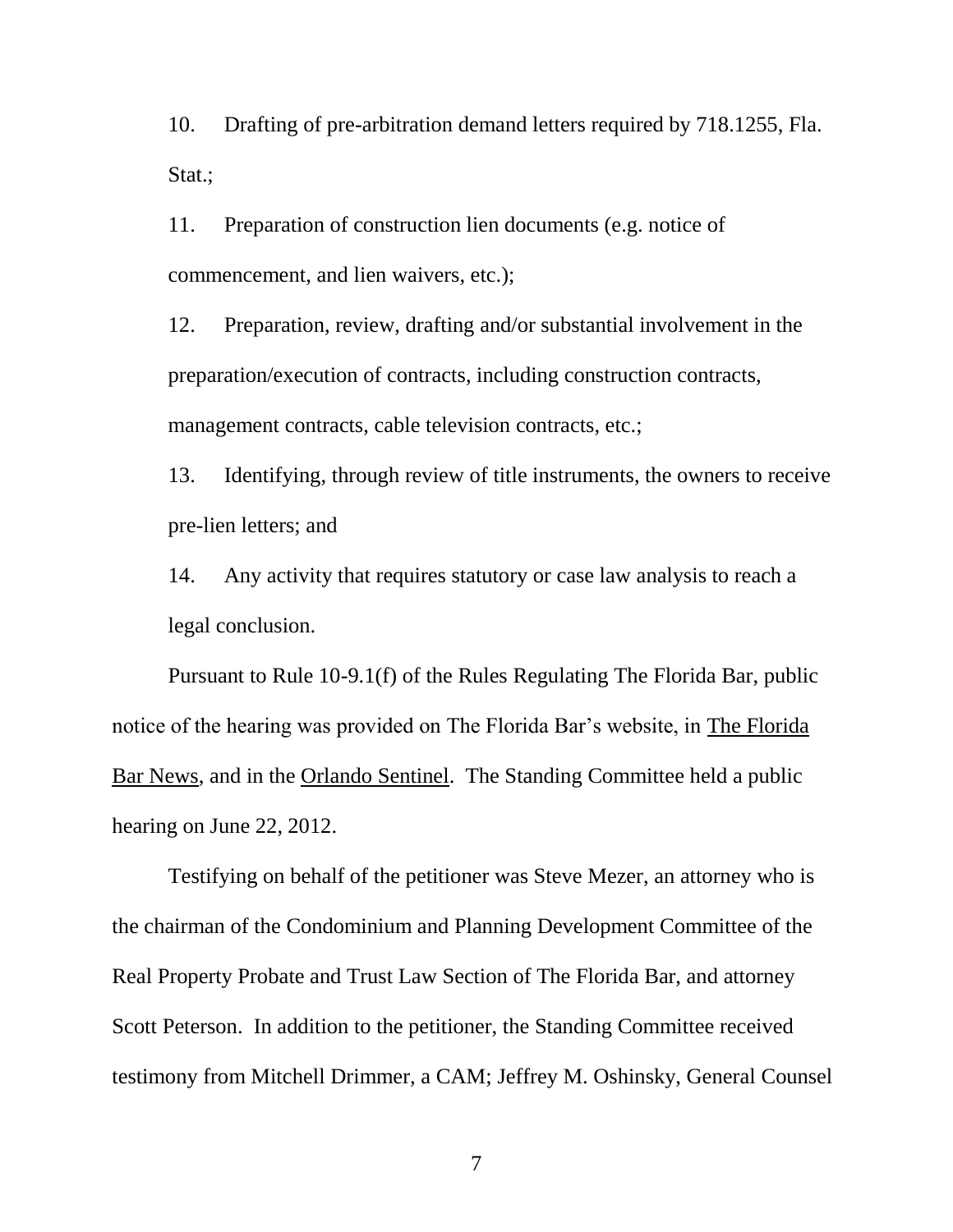of Association Financial Services, a licensed collection agency; Andrew Fortin, Vice-President of Government Relations for Associa, a community management company; Kelley Moran, Vice-President of Rampart Properties and a CAM; Robert Freedman, an attorney; Erica White, prosecuting attorney for the Regulatory Council of Community Association Managers located within the Department of Business and Professional Regulation; Jane Cornett, an attorney; Tony Kalliche, Executive Vice-President and general counsel for the Continental Group, a community association management firm; David Felice, an attorney, a CAM, and owner of a community association management firm; Christopher Davies, an attorney; Brad van Rooyen, Executive Director of the Chief Executive Offices of Management Companies; Victoria Laney; Alan Garfinkel, an attorney; and Michael Gelfand, an attorney. There were also several individuals present to observe the hearing.

In addition to the testimony presented at the hearing, the Standing Committee received written testimony which has been filed with this Court. Included in the written testimony was a form petition that was submitted by hundreds of homeowner and condominium associations. As the petitions are substantially the same, only one has been filed with the Court as part of the written testimony. By and large the testimony reflects the belief that the previous guidance provided by the Court in its 1996 opinion provides adequate guidance in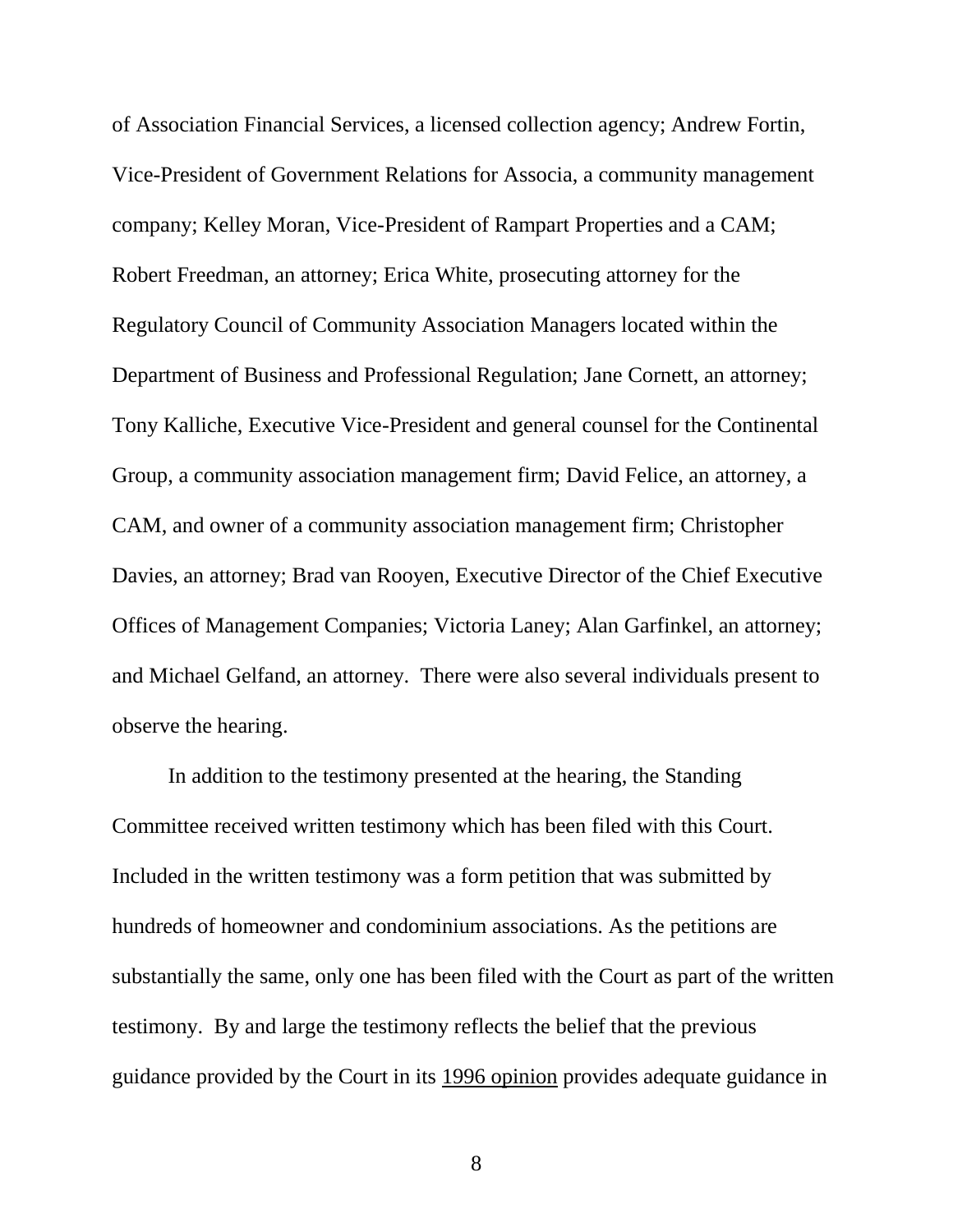this area and another opinion is not necessary. The testimony also reflected their concerns that too much regulation in this area will raise the cost of living in these communities and could potentially have a serious financial impact on community associations, property owners, and CAMS.

#### **Background**

CAMS are licensed through the Department of Business and Professional Regulation, Division of Professions, pursuant to Sections 468.431 – 468.438, Florida Statutes, and Florida Administrative Code chapters 61E14 and 61-20. (Written testimony of Dr. Anthony Spivey.) State law defines community association management as including the following activities: "controlling or disbursing funds of a community association, preparing budgets or other financial documents for a community association, assisting in the noticing or conduct of community association meetings, and coordinating maintenance for the residential development and other day-to-day services involved with the operation of a community association." Section 468.431(2), Florida Statutes (2012). There are over 18,500 individuals and over 1600 businesses licensed as CAMS in Florida. (Written testimony of J. Layne Smith.)

#### **1996 Opinion**

When the Court considered the activities of CAMS in 1996, it relied on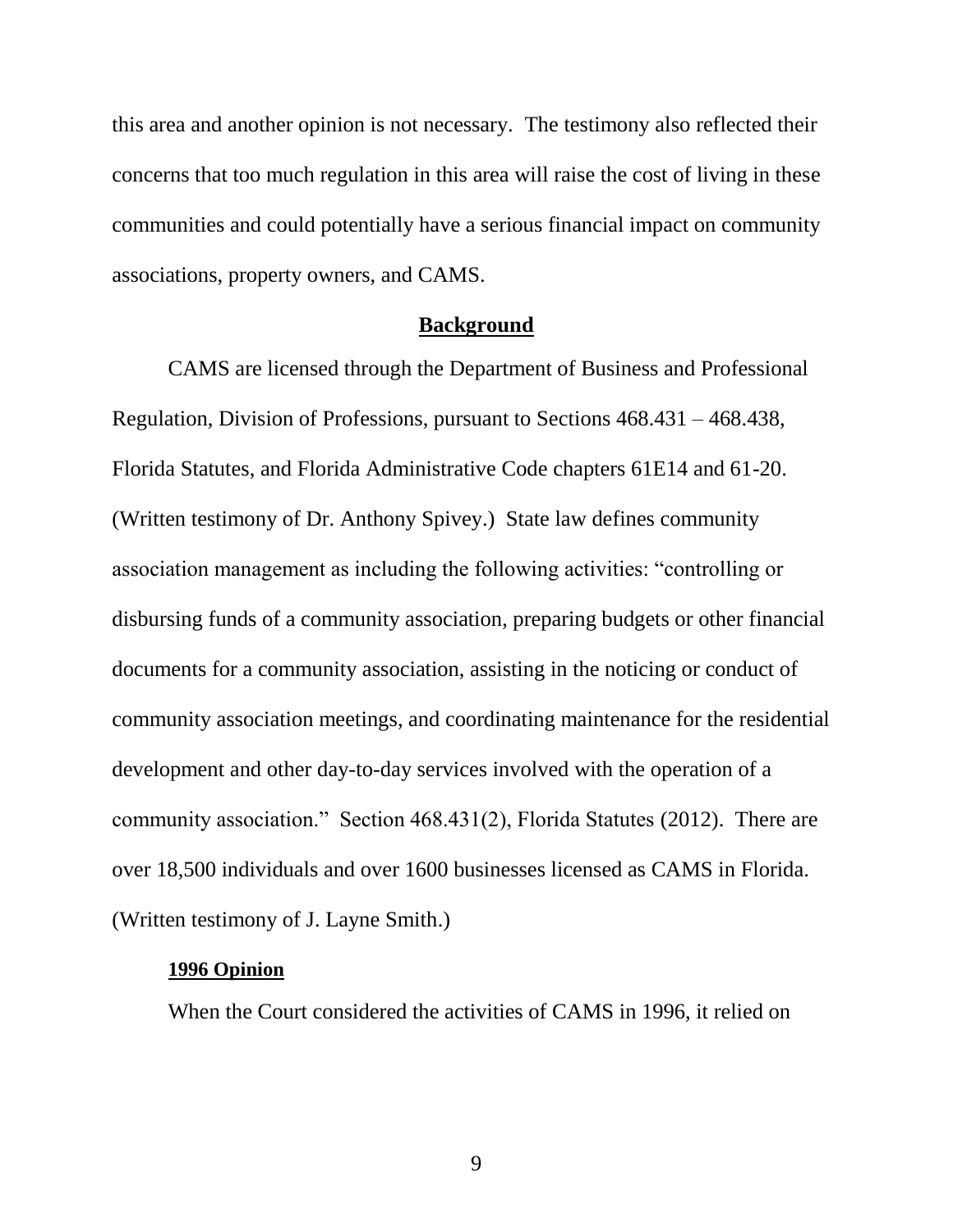$Sperry<sup>3</sup>$  to determine what activity constitutes the practice of law:

[I]n determining whether the giving of advice and counsel and the performance of services in legal matters for compensation constitute the practice of law it is safe to follow the rule that if the giving of [the] advice and performance of [the] services affect important rights of a person under the law, and if the reasonable protection of the rights and property of those advised and served requires that the persons giving such advice possess legal skill and a knowledge of the law greater than that possessed by the average citizen, then the giving of such advice and the performance of such services by one for another as a course of conduct constitute the practice of law.

Applying the test, the Court held that:

[T]he practice of law also includes the giving of legal advice and counsel to others as to their rights and obligations under the law and the preparation of legal instruments, including contracts, by which legal rights are either obtained, secured or given away, although such matters may not then or ever be the subject of proceedings in a court.<sup>4</sup>

The Standing Committee and Court found that those activities that required

the interpretation of statutes, administrative rules, community association

governing documents or rules of civil procedure constituted the practice of law.<sup>5</sup>

Drafting documents, even if form documents, which require a legal description of

the property or which determine or establish legal rights are also the practice of

4*.* Id.

l

5. 1996 opinion, 681 So. 2d at 1123.

<sup>3.</sup> The Florida Bar v. Sperry, 140 So. 2d 587, 591 (Fla. 1962), vacated on other grounds, 373 U.S. 379 (1963).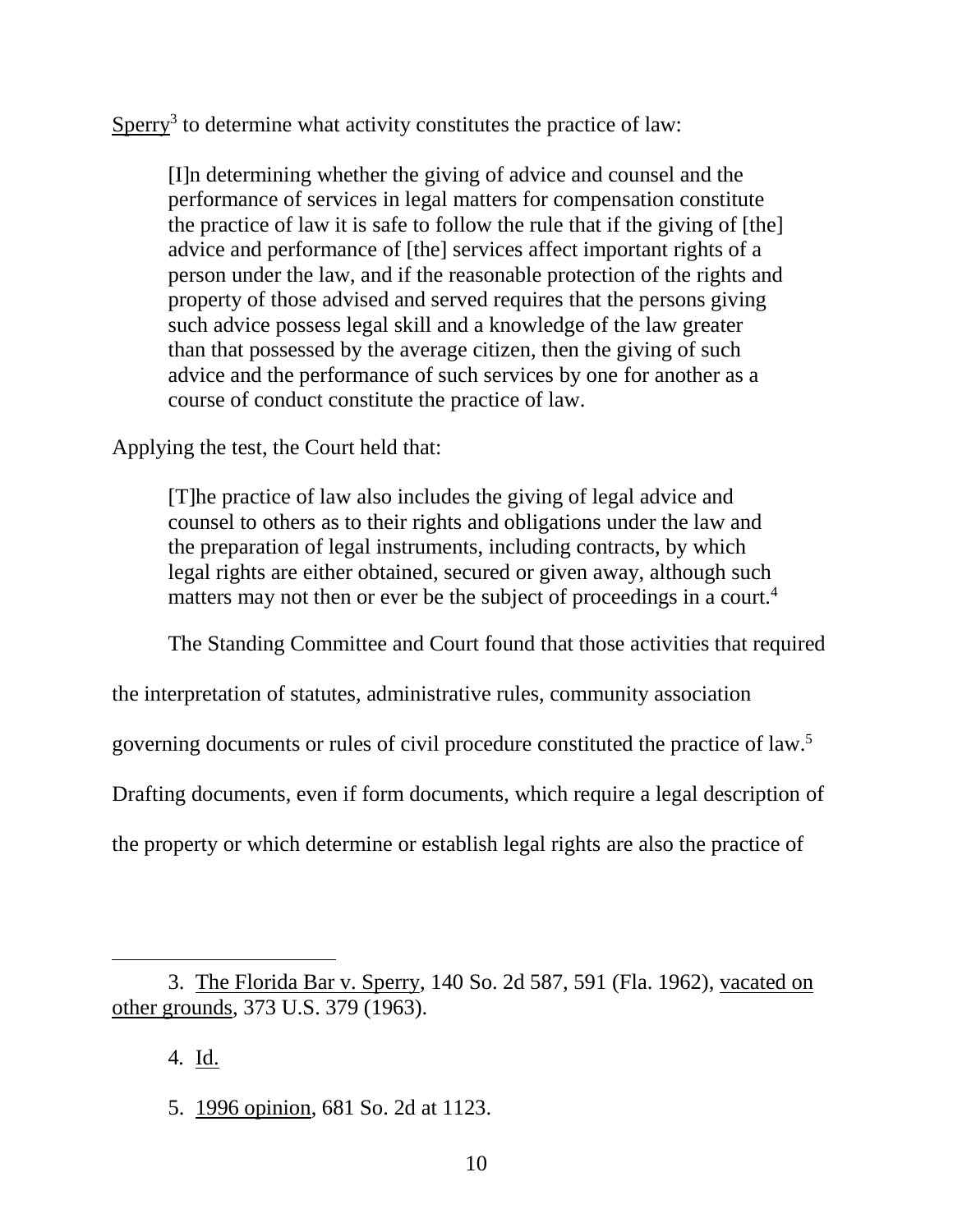law.<sup>6</sup> As the opinion noted, failure to complete or prepare these forms accurately could result in serious legal and financial harm to the property owner.<sup>7</sup> Thus, the Court found the following activities when performed by a CAM would constitute the unlicensed practice of law:

 completing BPR Form 33-032 (frequently asked questions and answers sheet);

 drafting a claim of lien, satisfaction of claim of lien, and notice of commencement form;

 determining the timing, method and form of giving notice of meetings;

 determining the votes necessary for certain actions which would entail interpretation of certain statutes and rules; and

 answering a community association's question about the application of law to a matter being considered or advising a community association that a course of action may not be authorized by law, rule, or the association's governing documents.

The Standing Committee and Court found that those activities that were

7. Id.

<sup>6.</sup> Id. at 1123.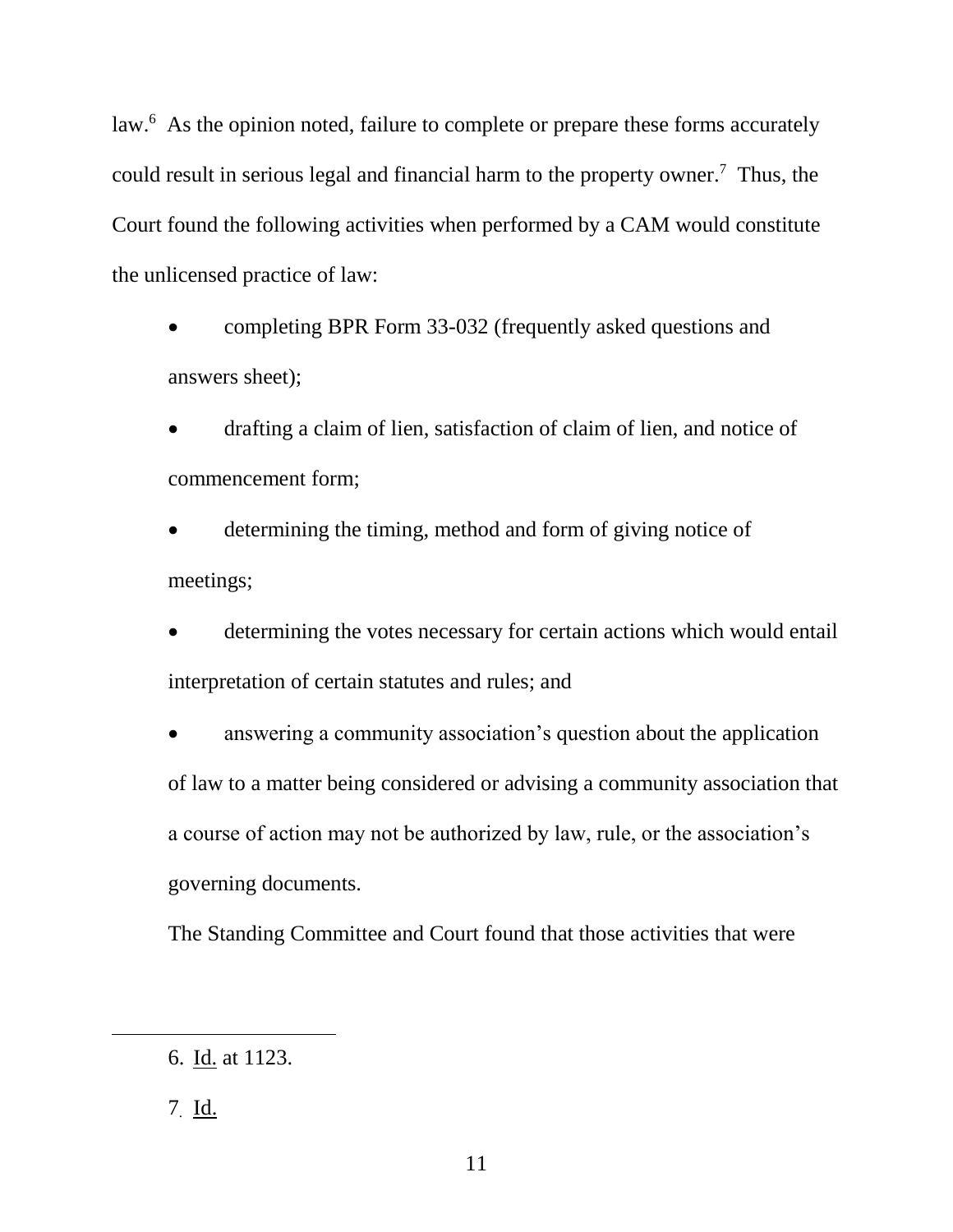ministerial in nature and did not require significant legal expertise and interpretation or legal sophistication or training did not constitute the practice of law.<sup>8</sup> The Court found that the following activities when performed by a CAM would not constitute the unlicensed practice of law:

 completion of two Secretary of State forms (change of registered agent or office for corporations, and annual corporation report),

- drafting certificates of assessments,
- drafting first and second notices of date of election,
- drafting ballots,
- drafting written notices of annual or board meetings,
- drafting annual meeting or board meeting agendas, and
- drafting affidavits of mailing.

The Standing Committee and Court found that other activities existed in a more grey area and whether or not they constituted the unlicensed practice of law would depend on the specific factual circumstances.<sup>9</sup> The Court found the following activities to be dependent on the specific circumstances:

• modification of limited proxy forms promulgated by the state

<sup>8.</sup> Id.

<sup>9.</sup> Id. at 1122.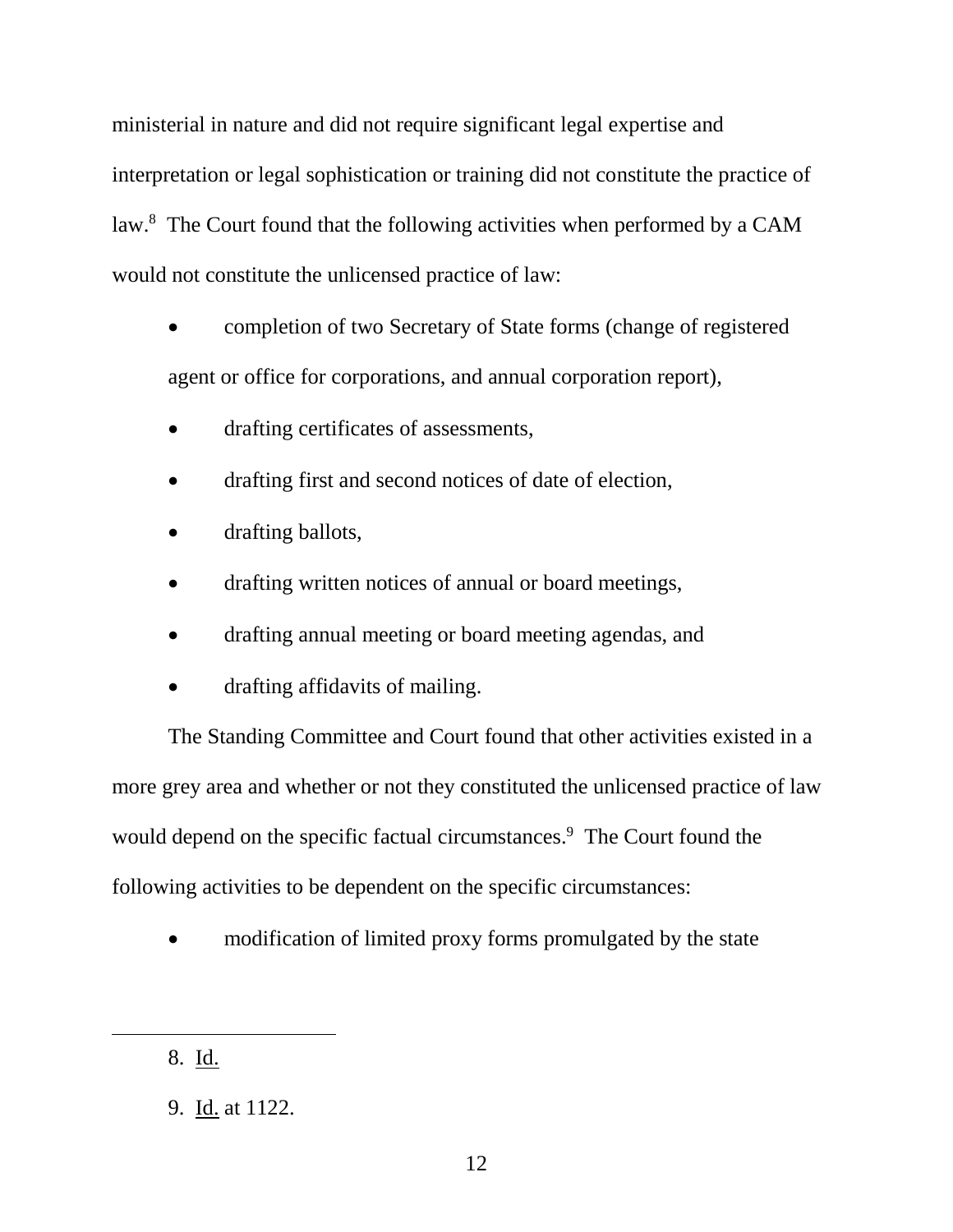drafting a limited proxy form, and

 drafting documents required to exercise the community association's right of approval or right of first refusal on the sale or lease of a parcel

The Court found that modification of limited proxy forms promulgated by the State that involved ministerial matters could be performed by a CAM.<sup>10</sup> The Court found the following modifications to be ministerial matters:

• modifying the form to include the name of the community association;

 phrasing a yes or no voting question concerning either waiving reserves or waiving the compiled, reviewed, or audited financial statement requirement;

- phrasing a yes or no voting question concerning carryover of excess membership expenses; and
- phrasing a yes or no voting question concerning the adoption of amendments to the Articles of Incorporation, Bylaws, or condominium documents.<sup>11</sup>

For more complicated modifications, the Court found that an attorney must be consulted.

11. Id.

<sup>10.</sup> Id. at 1124.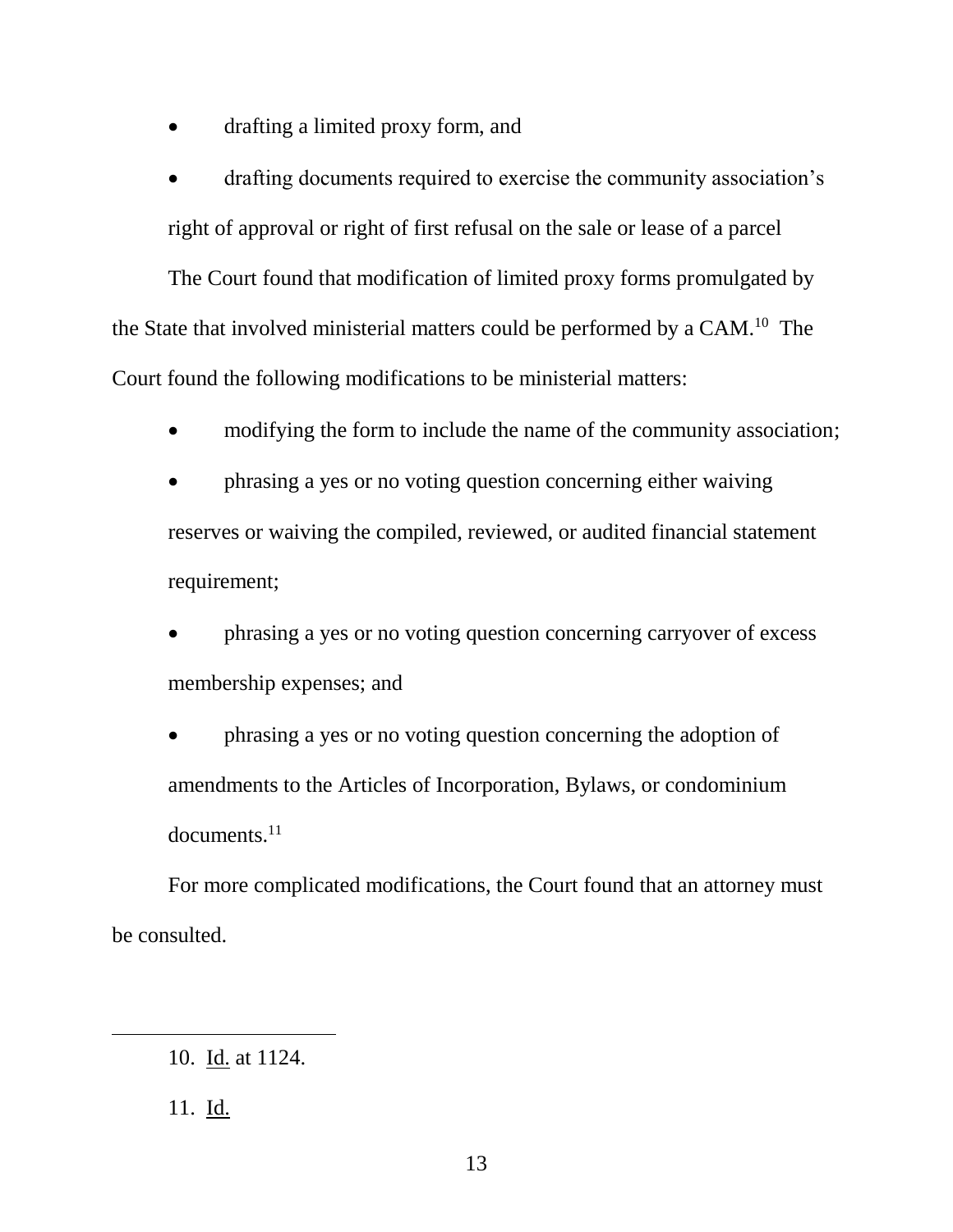Regarding the drafting of a limited proxy form, the Court found that those items which were ministerial in nature, such as filling in the name and address of the owner, do not constitute the practice of law. But if drafting of an actual limited proxy form or questions in addition to those on the preprinted form is required, the CAM should consult with an attorney.<sup>12</sup>

The Court also found that the drafting of documents required to exercise a community association's right of approval or first refusal to a sale or lease may require the assistance of an attorney, since there could be legal consequences to the decision.<sup>13</sup> Although CAMS may be able to draft the documents, they cannot advise the association as to the legal consequences of taking a certain course of action.<sup>14</sup>

It is the opinion of the Standing Committee that no changes are needed to the 1996 opinion and those activities found to be the unlicensed practice of law continue to be the unlicensed practice of law and those activities that did not constitute the unlicensed practice of law are still not the unlicensed practice of law. However, the Standing Committee felt that in order to provide further guidance to CAMS and members of The Florida Bar, some of the 1996 activities which are part

12. Id.

 $\overline{a}$ 

13. Id.

14. Id.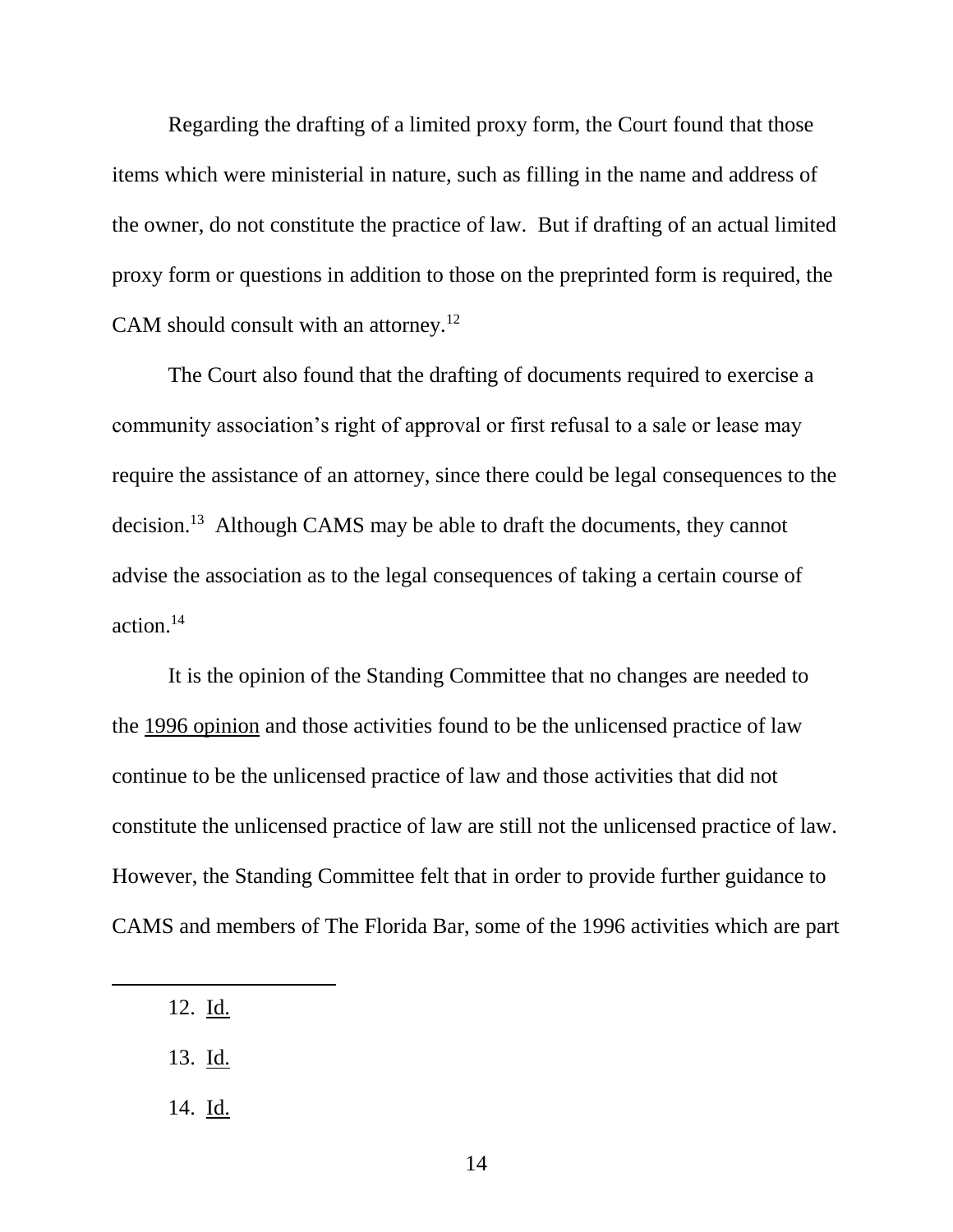of the current request needed clarification. The Standing Committee also felt that activities that were not addressed in 1996 should be addressed using the 1996 opinion as guidance.

#### **2012 Request**

Petitioner's request sets forth 14 activities. Each activity will be addressed.

**1. Preparation of a Certificate of assessments due once the delinquent account is turned over to the association's lawyer;**

**2. Preparation of a Certificate of assessments due once a foreclosure against the unit has commenced;**

**3. Preparation of Certificate of assessments due once a member disputes in writing to the association the amount alleged as owed;**

In the 1996 opinion the Court found that the preparation of certificates of assessments were ministerial in nature and did not require legal sophistication or training. Therefore, it was not the unlicensed practice of law for a CAM to prepare certificates of assessments.

None of the oral or written testimony provided a compelling reason why

these certificates of assessment would warrant different treatment from those

previously addressed by the Court in the 1996 opinion. Thus, it is the opinion of

the Standing Committee that a CAM's preparation of these documents would not

constitute the unlicensed practice of law.

# **4. Drafting of amendments (and certificates of amendment that are recorded in the official records) to declaration of covenants, bylaws, and articles of incorporation when such documents are to be voted upon by the members;**

In the 1996 opinion, the Court held that the drafting of documents which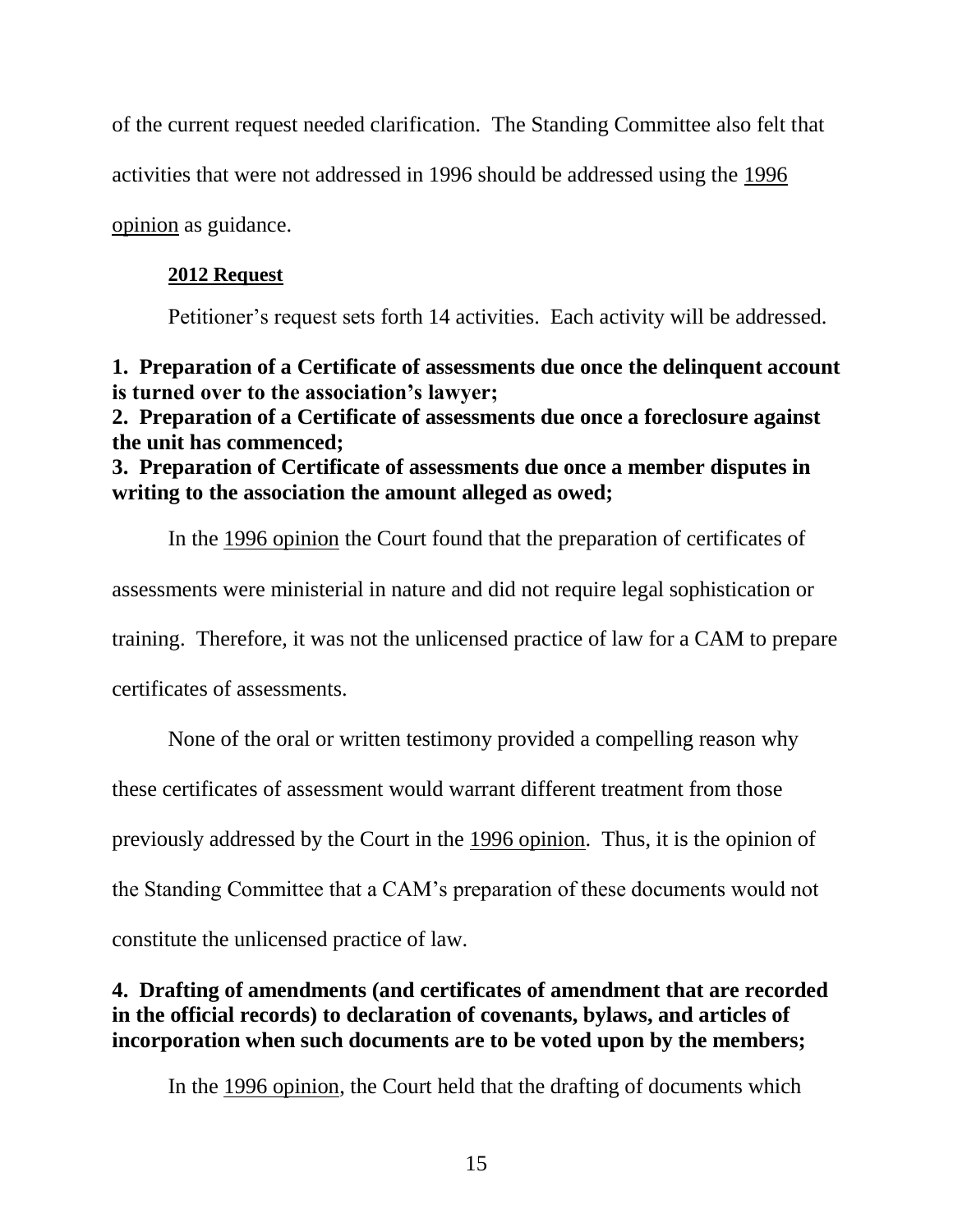determine substantial rights is the practice of law. The governing documents set forth above determine substantial rights of both the community association and property owners. Consequently, under the 1996 opinion, the preparation of these documents constitutes the unlicensed practice of law.

Further, in Florida Bar v. Town, 174 So. 2d 395 (Fla. 1965), the Court held that a nonlawyer may not prepare bylaws, articles of incorporation, and other documents necessary to the establishment of a corporation, or amendments to such documents. Amendments to a community association's declaration of covenants, bylaws, and articles of incorporation can be analogized to the corporate documents discussed in Town. Therefore, it is the opinion of the Standing Committee that the Court's holding in the 1996 opinion should stand and nonlawyer preparation of the amendments to the documents would constitute the unlicensed practice of law.

#### **5. Determination of number of days to be provided for statutory notice;**

In the 1996 opinion, the Court found that determining the timing, method, and form of giving notices of meetings requires the interpretation of statutes, administrative rules, governing documents, and rules of civil procedure and that such interpretation constitutes the practice of law. Thus, if the determination of the number of days to be provided for statutory notice requires the interpretation of statutes, administrative rules, governing documents or rules of civil procedure, then, as found by the Court in 1996, it is the opinion of the Standing Committee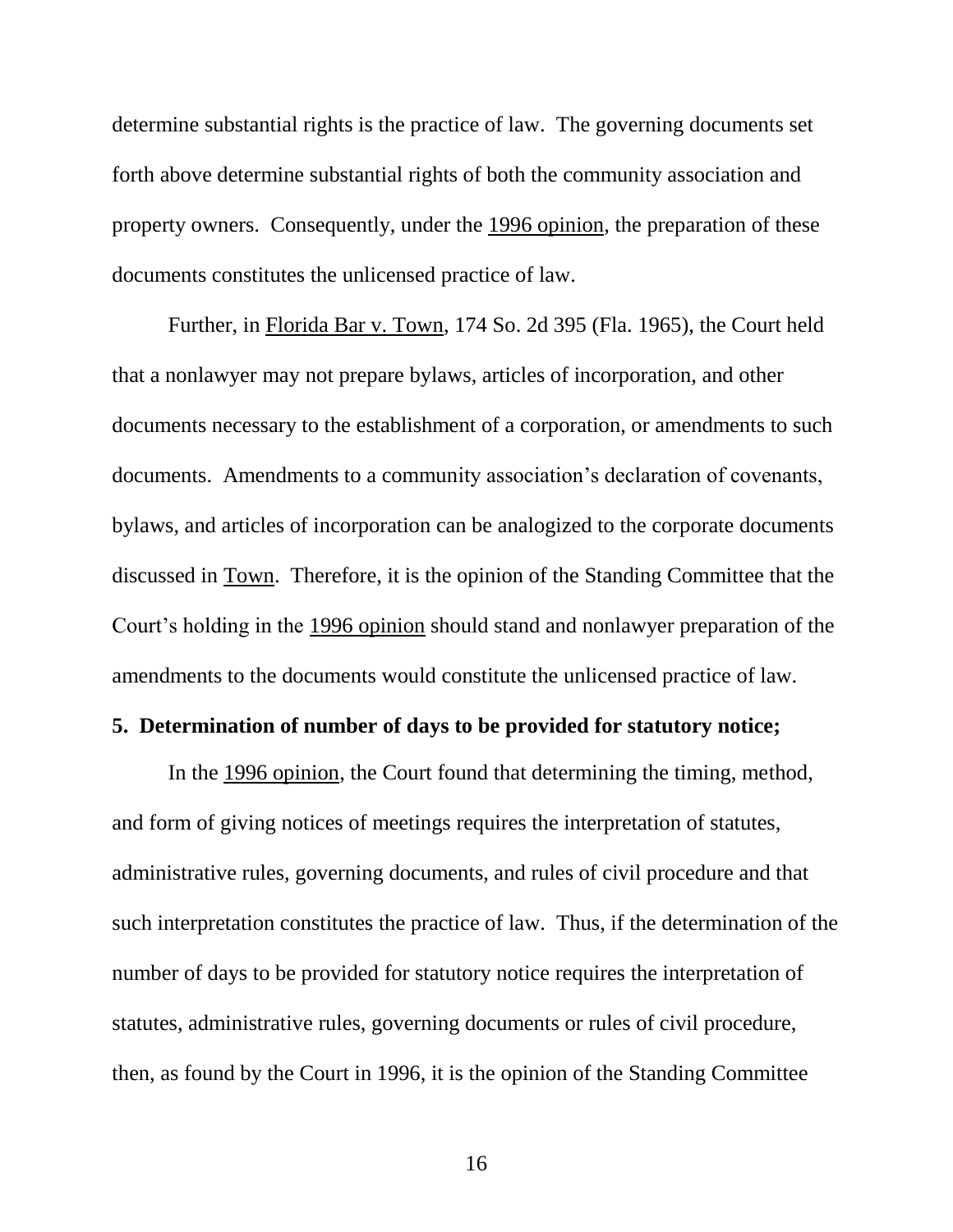that it would constitute the unlicensed practice of law for a CAM to engage in this activity. If this determination does not require such interpretation, then it would not be the unlicensed practice of law.

### **6. Modification of limited proxy forms promulgated by the State;**

In the 1996 opinion, the Court found that the modification of limited proxy forms that involved ministerial matters could be performed by a CAM, while more complicated modifications would have to be made by an attorney.<sup>15</sup> The Court found the following to be ministerial matters:

• modifying the form to include the name of the community association;

 phrasing a yes or no voting question concerning either waiving reserves or waiving the compiled, reviewed, or audited financial statement requirement;

 phrasing a yes or no voting question concerning carryover of excess membership expenses; and

 phrasing a yes or no voting question concerning the adoption of amendments to the Articles of Incorporation, Bylaws, or condominium documents.<sup>16</sup>

For more complicated modifications, the Court found that an attorney must

 $\overline{a}$ 

16. Id.

<sup>15.</sup> Id.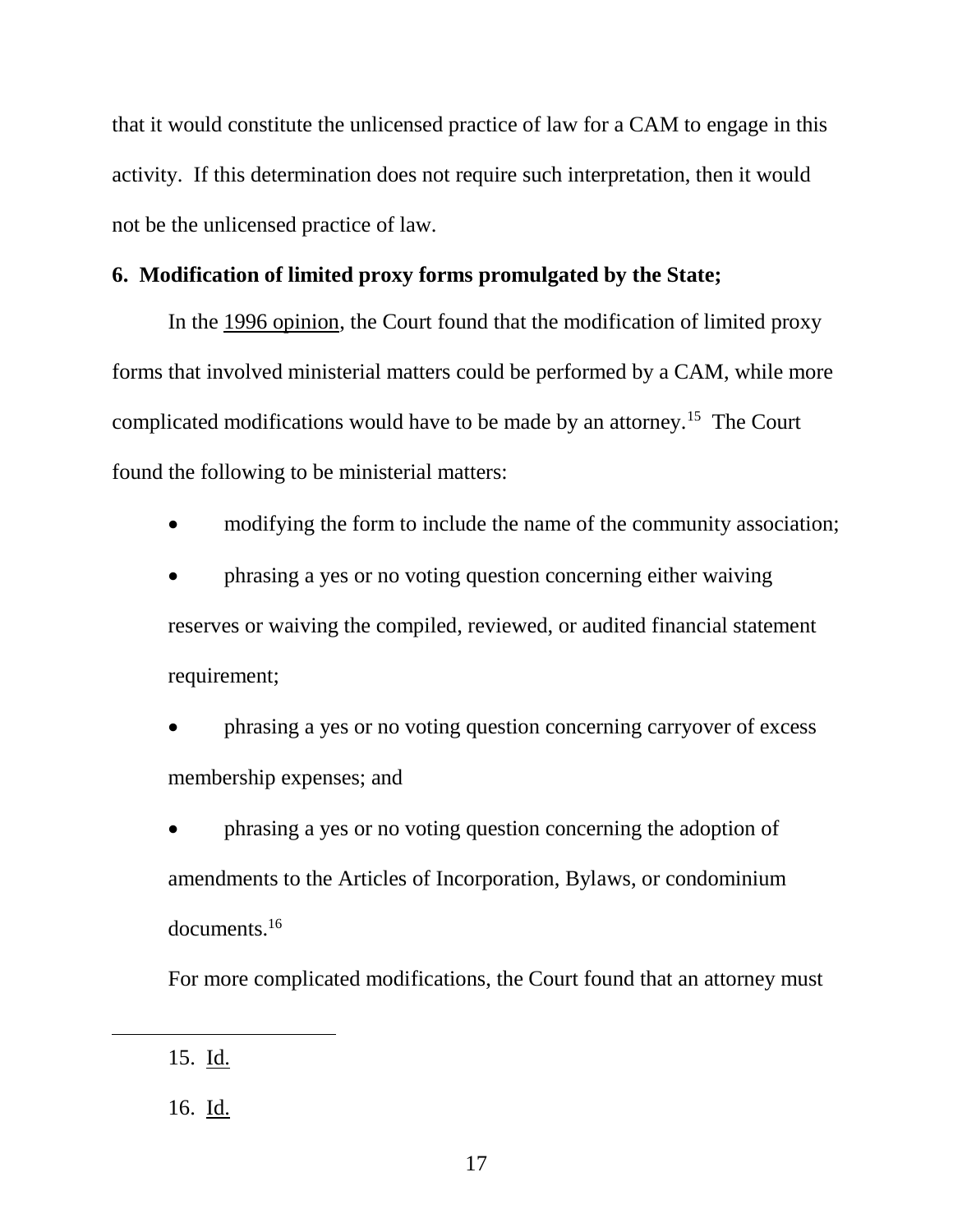be consulted. The 1996 opinion did not provide any examples of more complicated modifications which would require consultation with an attorney. The Standing Committee believes this activity requires further clarification by example.

Using the examples given by the Court, the types of questions that can be modified without constituting the unlicensed practice of law do not require any discretion in the phrasing. For example, the sample form provided by the state has the following question: "Do you want to provide for less than full funding of reserves than is required by § 718.112(2)(f), Florida Statutes, for the next fiscal/calendar year? \_\_\_\_\_\_\_\_ YES \_\_\_\_\_\_\_ NO." There is no discretion regarding the wording, it is a yes or no question. The question could be reworded as follows: "Section 718.112(2)(f), Florida Statutes, discusses funding of reserves. Do you want to provide for less than full funding of reserves than is required by the statute for the next fiscal/calendar year? \_\_\_\_\_\_\_\_\_\_ YES \_\_\_\_\_\_\_\_ NO." It is still a yes or no question. As no discretion is involved, it does not constitute the unlicensed practice of law to modify the question.

On the other hand, if the question requires discretion in the phrasing or involves the interpretation of statute or legal documents, the CAM may not modify the form. After the above question regarding the reserves the form states "If yes, vote for one of the board proposed options below: (The option with the most votes will be the one implemented.) LIST OPTIONS HERE." Listing the options would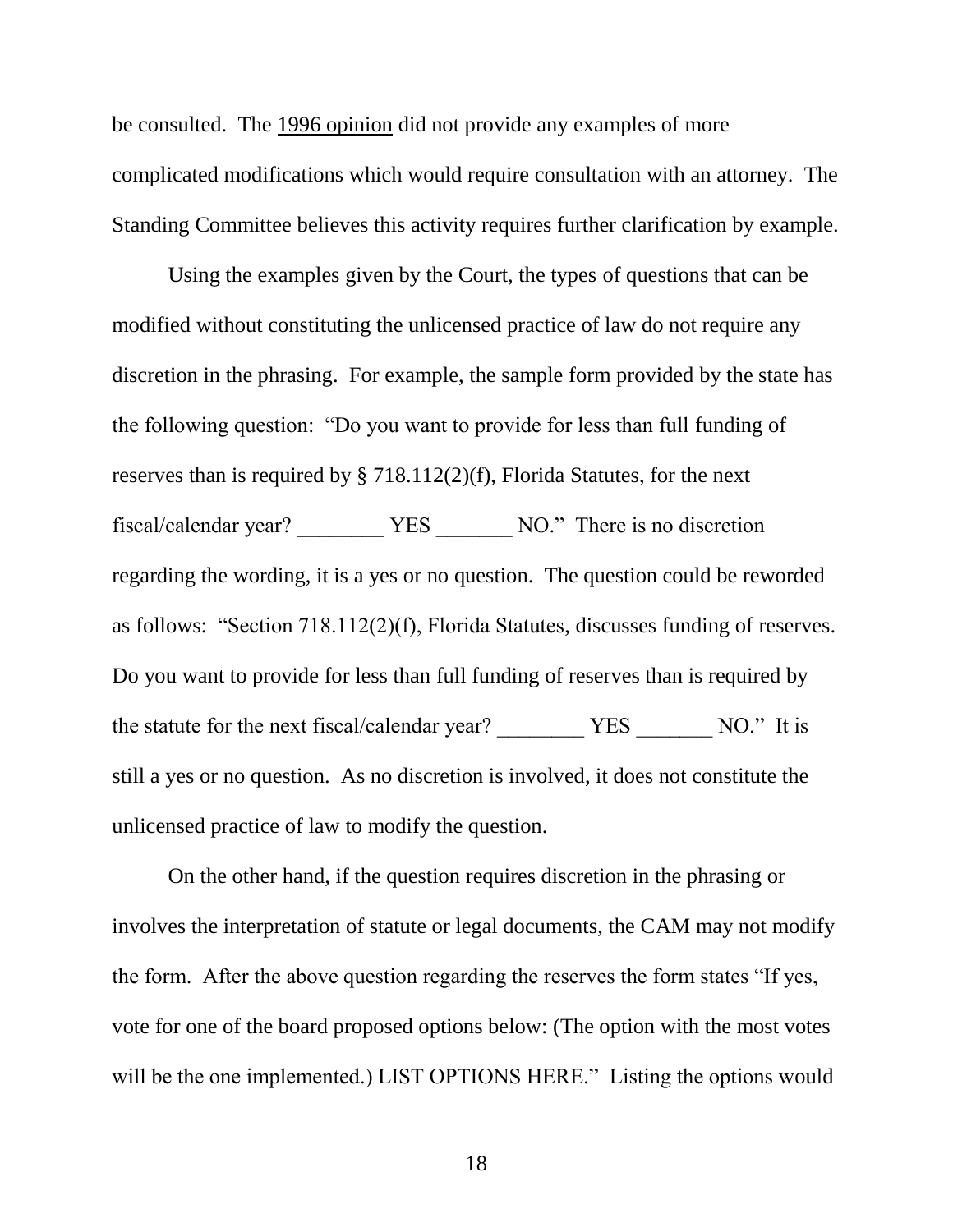be a modification of the form. If what to include in the list requires discretion or an interpretation of statute, an attorney would have to be consulted regarding the language and the CAM could not make a change. For example, § 718.112(f) has language regarding when a developer may vote to waive the reserves. The statute discusses the timing of the waiver and under what circumstances it may occur. As a question regarding this waiver requires the interpretation of statute, a CAM could not modify the form by including this question without consulting with a member of The Florida Bar. As found in the 1996 opinion, making such a modification would constitute the unlicensed practice of law.

## **7. Preparation of documents concerning the right of the association to approve new prospective owners;**

In the 1996 opinion, the Court found that drafting the documents required to exercise a community association's right of approval or first refusal to a sale or lease may or may not constitute the unlicensed practice of law depending on the specific factual circumstances. It may require the assistance of an attorney, since there could be legal consequences to the decision. Although CAMs may be able to draft the documents, they cannot advise the association as to the legal consequences of taking a certain course of action. Thus, the specific factual circumstances will determine whether it constitutes the unlicensed practice of law for a CAM to engage in this activity.

This finding can also be applied to the preparation of documents concerning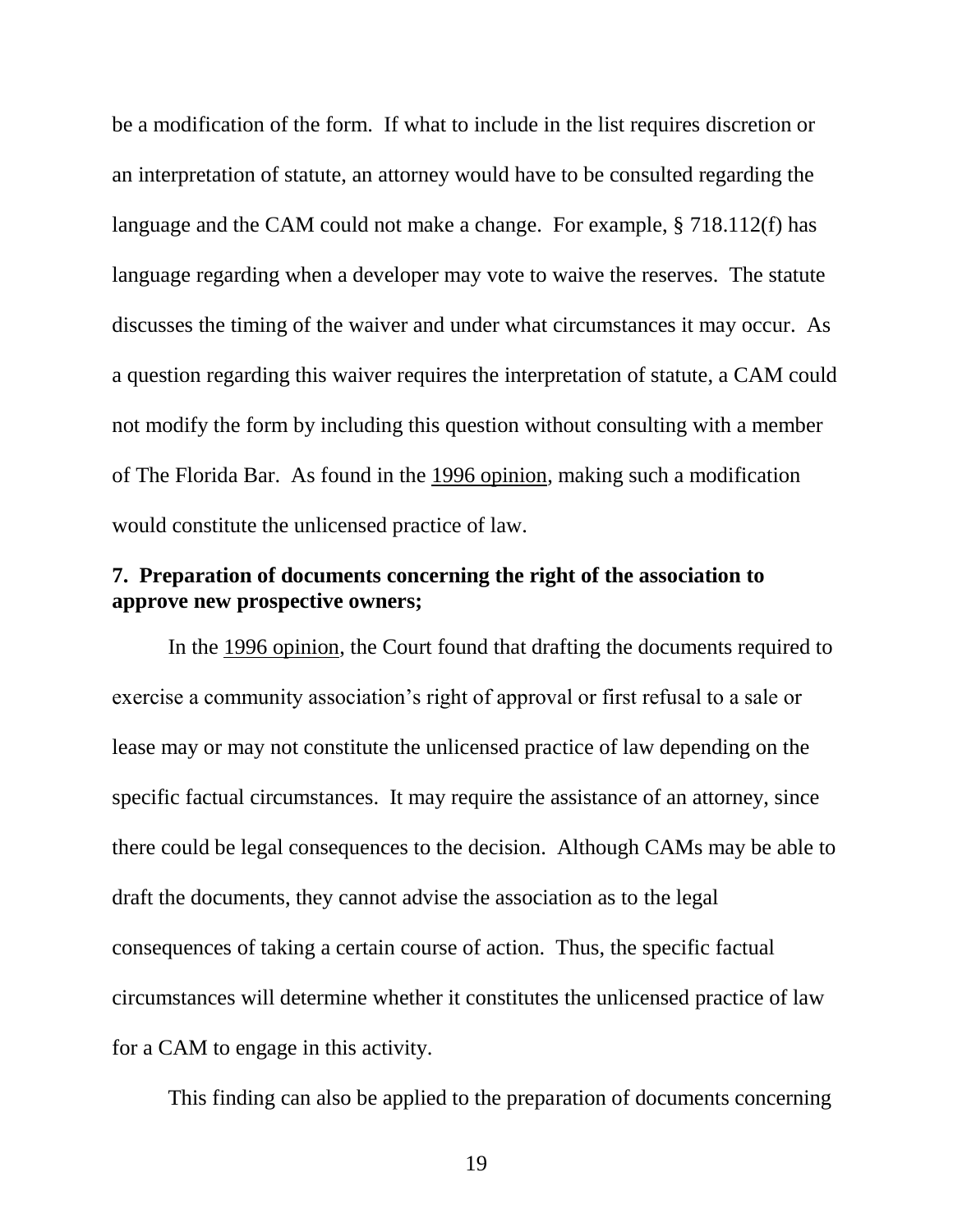the right of the association to approve new prospective owners. While there was no testimony giving examples of such documents, the Court's underlying principle that if the preparation requires the exercise of discretion or the interpretation of statutes or legal documents, a CAM may not prepare the documents.<sup>17</sup> For example, the association documents may contain provisions regarding the right of first refusal. Preparing a document regarding the approval of new owners may require an interpretation of this provision. An attorney should be consulted to ensure that the language comports with the association documents. On the other hand, the association documents may contain a provision regarding the size of pets an owner may have. Drafting a document regarding this would be ministerial in nature as an interpretation of the documents is generally not required.

#### **8. Determination of affirmative votes needed to pass a proposition or amendment to recorded documents; 9. Determination of owners' votes needed to establish a quorum;**

In the 1996 opinion, the Court found that determining the votes necessary to take certain actions – where the determination would require the interpretation and application both of condominium acts and of the community association's governing documents – would constitute the practice of law. Thus, if these determinations require the interpretation and application of statutes and the community association's governing documents, then it is the opinion of the

<sup>17.</sup> Id. at 1123.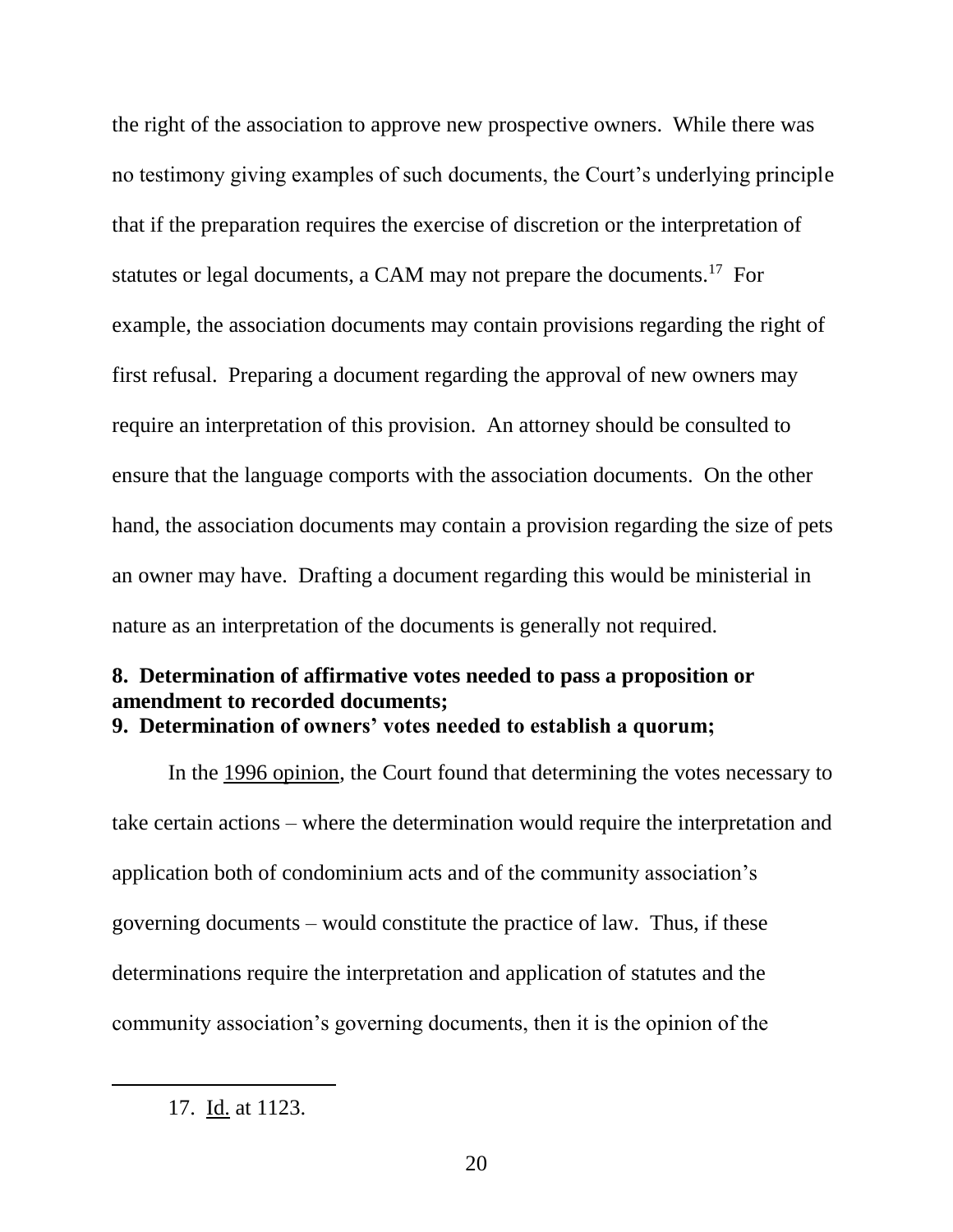Standing Committee that it would constitute the unlicensed practice of law for a CAM to make these determinations. If these determinations do not require such interpretation and application, it is the opinion of the Standing Committee that they would not constitute the unlicensed practice of law.

## **10. Drafting of pre-arbitration demand letters required by 718.1255, Fla. Stat.;**

Under Section 718.1255, Fla. Stat., prior to filing an action in court, a party to a dispute must participate in nonbinding arbitration. The nonbinding arbitration is before the Division of Florida Condominiums, Time Shares, and Mobile Homes (hereinafter "the Division"). Prior to filing the petition for arbitration with the Division, the petitioner is required to serve a pre-arbitration demand letter on the respondent, providing:

- 1. advance written notice of the specific nature of the dispute,
- 2. a demand for relief, and a reasonable opportunity to comply or to provide the relief, and
- 3. notice of the intention to file an arbitration petition or other legal action in the absence of a resolution of the dispute.

Failure to include the allegations or proof of compliance with these prerequisites requires the dismissal of the petition without prejudice.

In the 1996 opinion, the Court found that if the preparation of a document requires the interpretation of statutes, administrative rules, governing documents,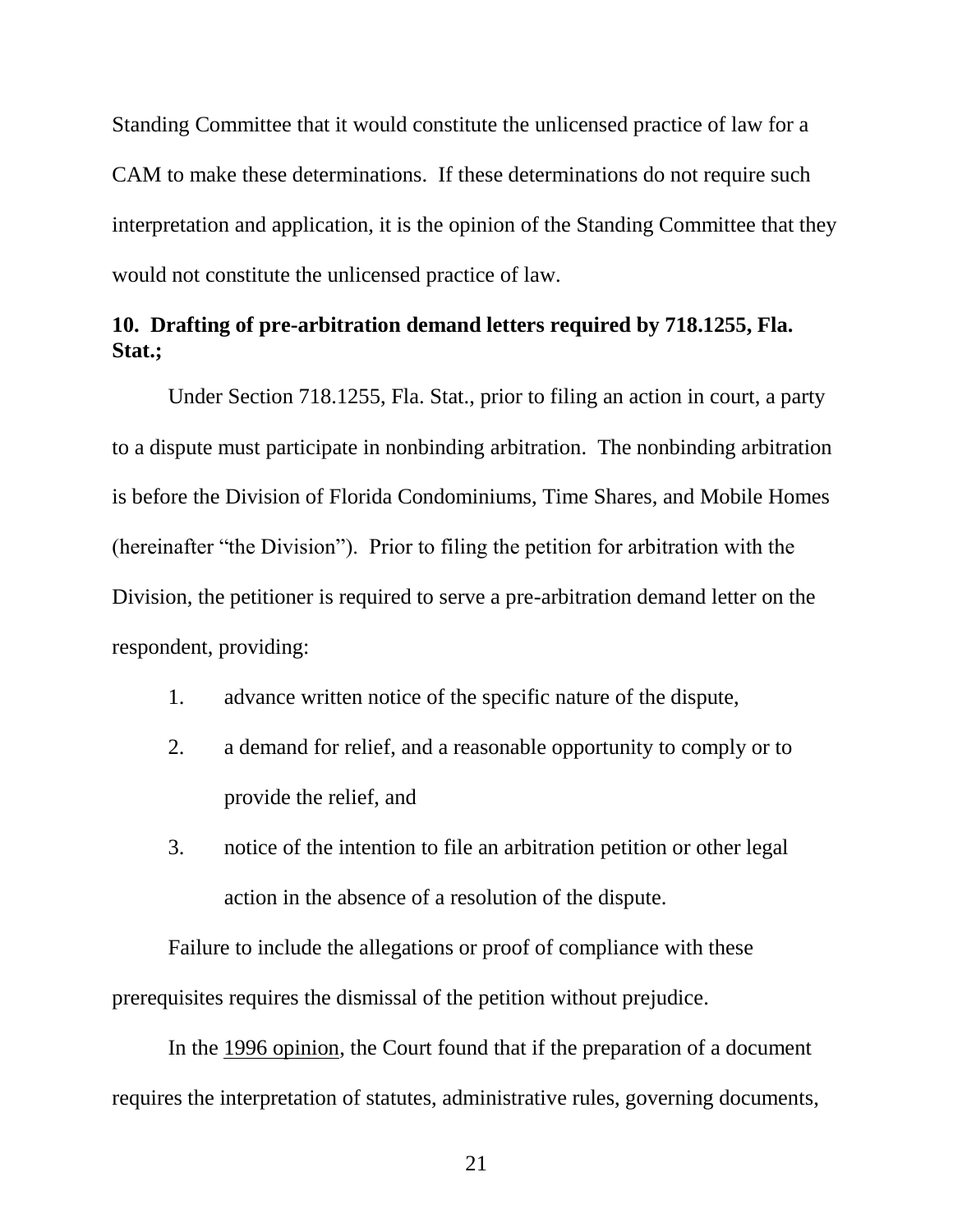and rules of civil procedure, then the preparation of the documents constitutes the practice of law. It is the opinion of the Standing Committee that the preparation of a pre-arbitration demand letter would not require the interpretation of the abovereferenced statute. The statutory requirements appear to be ministerial in nature, and do not appear to require significant legal expertise and interpretation or legal sophistication or training. Consequently, the preparation of this letter would not satisfy the second prong of the Sperry test, which requires that the person providing the service possess legal skill and a knowledge of the law greater than that possessed by the average citizen. For these reasons, it is the opinion of the Standing Committee that the preparation of a pre-arbitration demand letter by a CAM would not constitute the unlicensed practice of law.

Moreover, an argument can be made that the activity, even if the practice of law, is authorized. As noted in the Petitioner's March 28, 2012, letter, the Division has held that the statute does not require an attorney to draft the letter. (Formal Advisory Opinion request.) In Florida Bar v. Moses, 380 So. 2d 412 (Fla. 1980), the Court held that the legislature could oust the Supreme Court's authority to protect the public and authorize a nonlawyer to practice law before administrative agencies. As the Division of Florida Condominiums, Time Shares, and Mobile Homes has held that a nonlawyer may prepare the letter, the activity is authorized and not the unlicensed practice of law.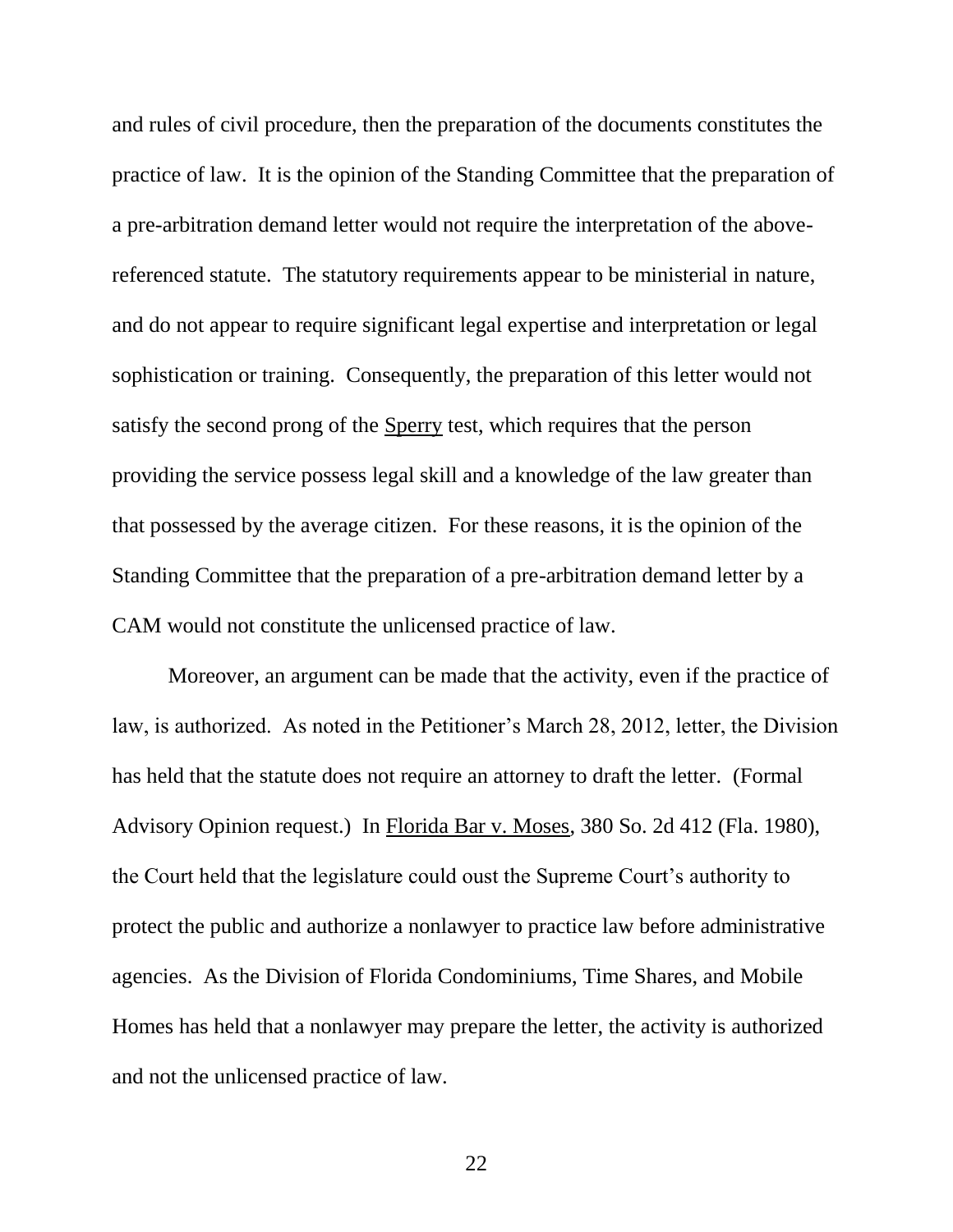**11. Preparation of construction lien documents (e.g. notice of commencement, and lien waivers, etc.);** 

In the 1996 opinion, the Court found that the drafting of a notice of commencement form constitutes the practice of law because it requires a legal description of the property and this notice affects legal rights. Further, failure to complete or prepare this form accurately could result in serious legal and financial harm to the property owner.<sup>18</sup>

While the 1996 opinion did not specifically address the preparation of lien waivers, the 1996 opinion found that preparing documents that affect legal rights constitutes the practice of law. A lien waiver would certainly affect an association's legal rights. Further, as suggested by one of the witnesses, the area of construction lien law is a very complicated and technical area. (Tr., p. 40, l. 10- 19.) Therefore, it is the Standing Committee's opinion that the preparation of construction lien documents by a CAM would constitute the unlicensed practice of  $law.<sup>19</sup>$ 

#### **12. Preparation, review, drafting and/or substantial involvement in the preparation/execution of contracts, including construction contracts,**

18. Id. at 1123.

l

19. In re Advisory Opinion–Nonlawyer Preparation of Notice to Owner and Notice to Contractor, 544 So. 2d 1013 (Fla. 1989), the Court held that it was not the unlicensed practice of law for nonlawyers to complete notice to owner and preliminary notice to contractor forms under the mechanic's lien laws so those forms are not included in the current opinion.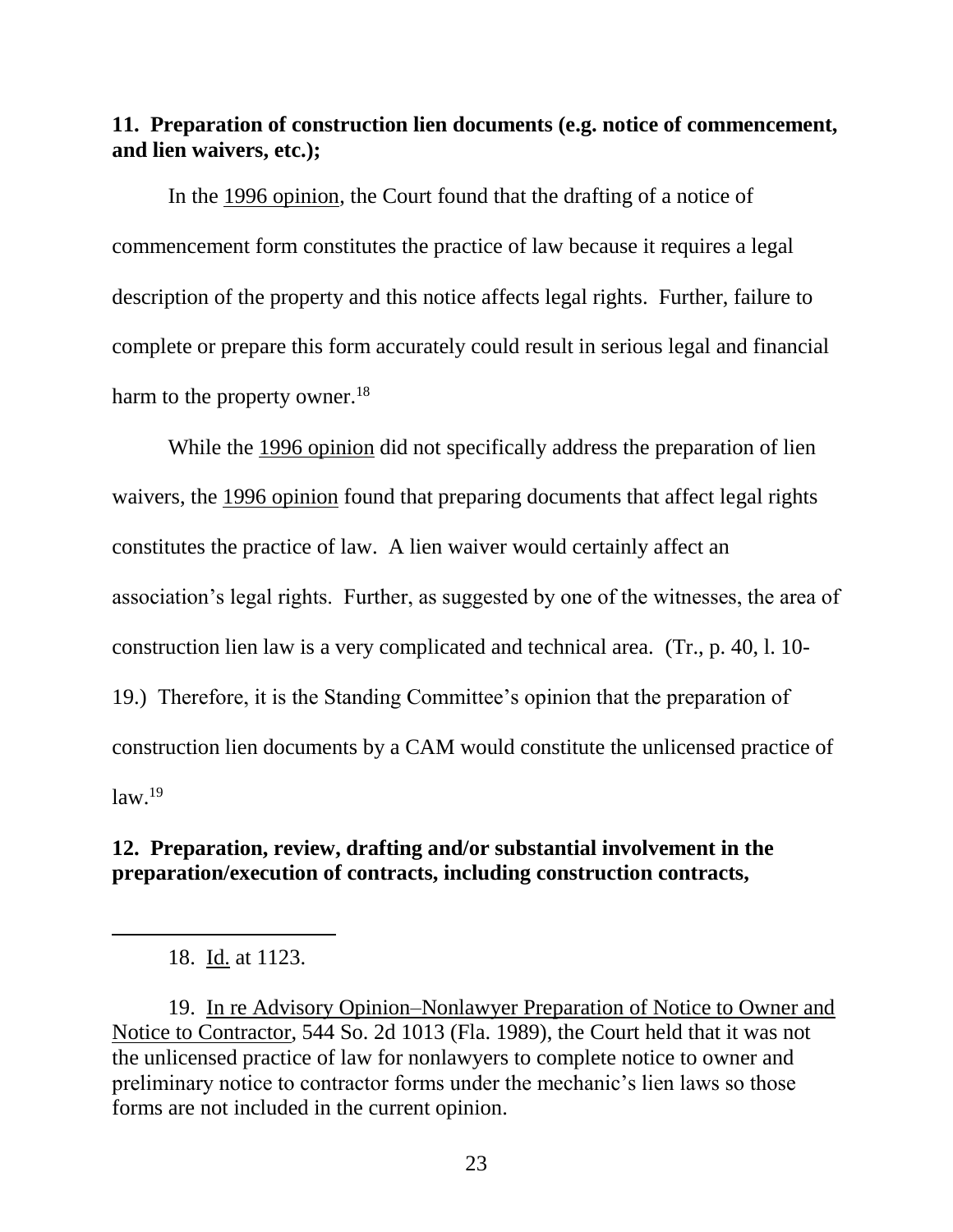#### **management contracts, cable television contracts, etc.;**

In the 1996 opinion, the Court found that the preparation of documents that established and affected the legal rights of the community association was the practice of law. Further, in Sperry, the Court found the preparation of legal instruments, including contracts, by which legal rights are either obtained, secured or given away, was the practice of law. Thus, it is the Standing Committee's opinion that it constitutes the unlicensed practice of law for a CAM to prepare such contracts for the community association.

## **13. Identifying, through review of title instruments, the owners to receive prelien letters;**

The testimony on this subject was mixed. Some witnesses felt that this activity was ministerial and would not be the unlicensed practice of law (written testimony of Jeffrey M. Oshinsky, Mark R. Benson, and R. L. Reimer), while others thought that this would constitute the unlicensed practice if performed by a CAM (written testimony of Nicholas F. Lang, Shawn G. Brown, and Emily L. Lang). However, none of the testimony defined what was meant by identifying the owners to receive pre-lien letters.

It is the opinion of the Standing Committee that if the CAM is only searching the public records to identify who has owned the property over the years, then such review of the public records is ministerial in nature and not the unlicensed practice of law. In other words, if the CAM is merely making a list of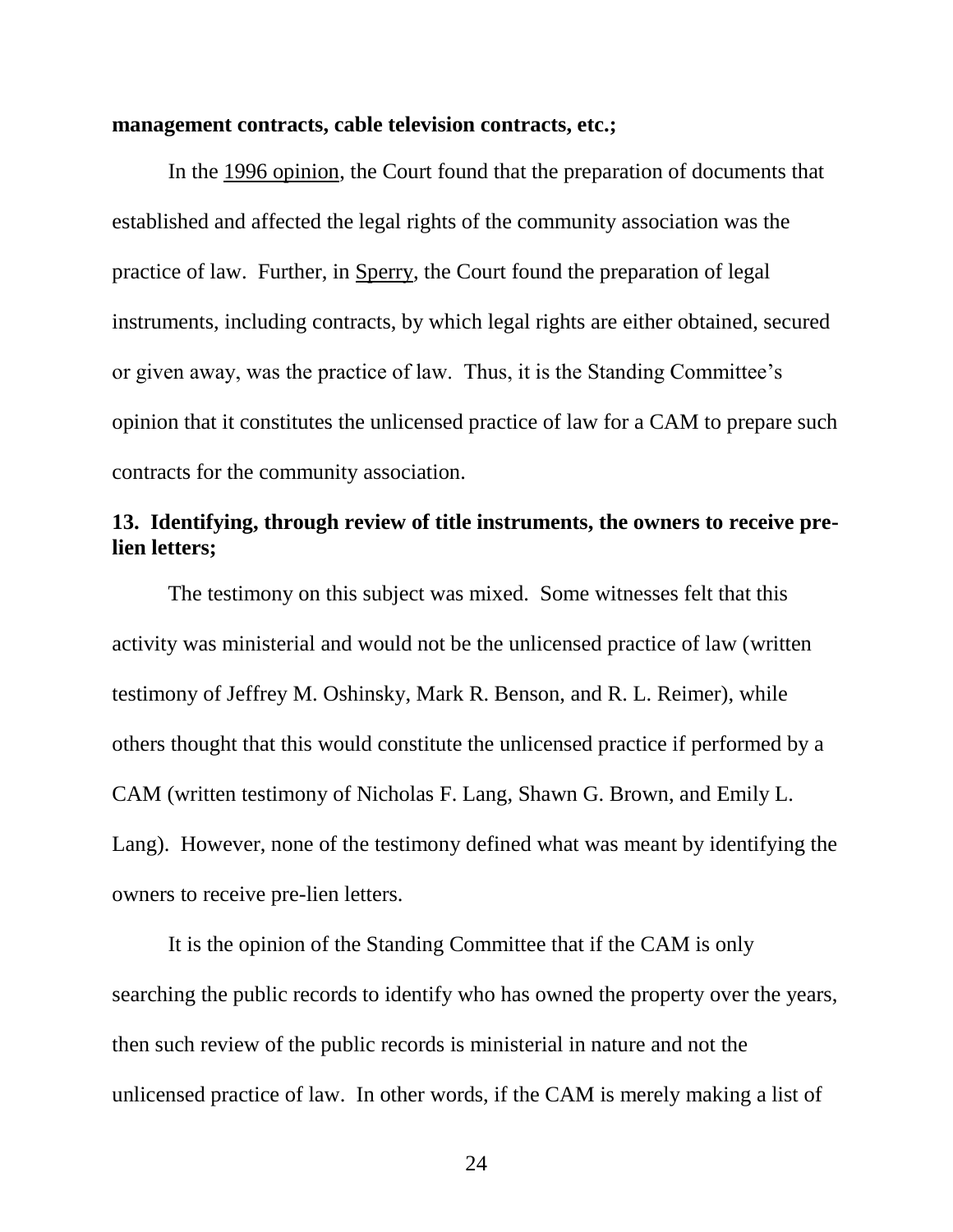all record owners, the conduct is not the unlicensed practice of law.

On the other hand, if the CAM uses the list and then makes the legal determination of who needs to receive a pre-lien letter, this would constitute the unlicensed practice of law. This determination goes beyond merely identifying owners. It requires a legal analysis of who must receive pre-lien letters. Making this determination would constitute the unlicensed practice of law.

## **14. Any activity that requires statutory or case law analysis to reach a legal conclusion.**

In the 1996 opinion, the Court found that it constituted the unlicensed practice of law for a CAM to respond to a community association's questions concerning the application of law to specific matters being considered, or to advise community associations that a course of action may not be authorized by law or rule. The court found that this amounted to nonlawyers giving legal advice and answering specific legal questions, which the court specifically prohibited in In re: Joint Petition of The Florida Bar and Raymond James & Assoc., 215 So. 2d 613 (Fla. 1968) and Sperry.

Further, in Florida Bar v. Warren, 655 So. 2d 1131 (Fla. 1995), the Court held that it constitutes the unlicensed practice of law for a nonlawyer to advise persons of their rights, duties, and responsibilities under Florida or federal law and to construe and interpret the legal effect of Florida law and statutes for third parties. In Florida Bar v. Mills, 410 So. 2d 498 (Fla. 1982), the Court found that it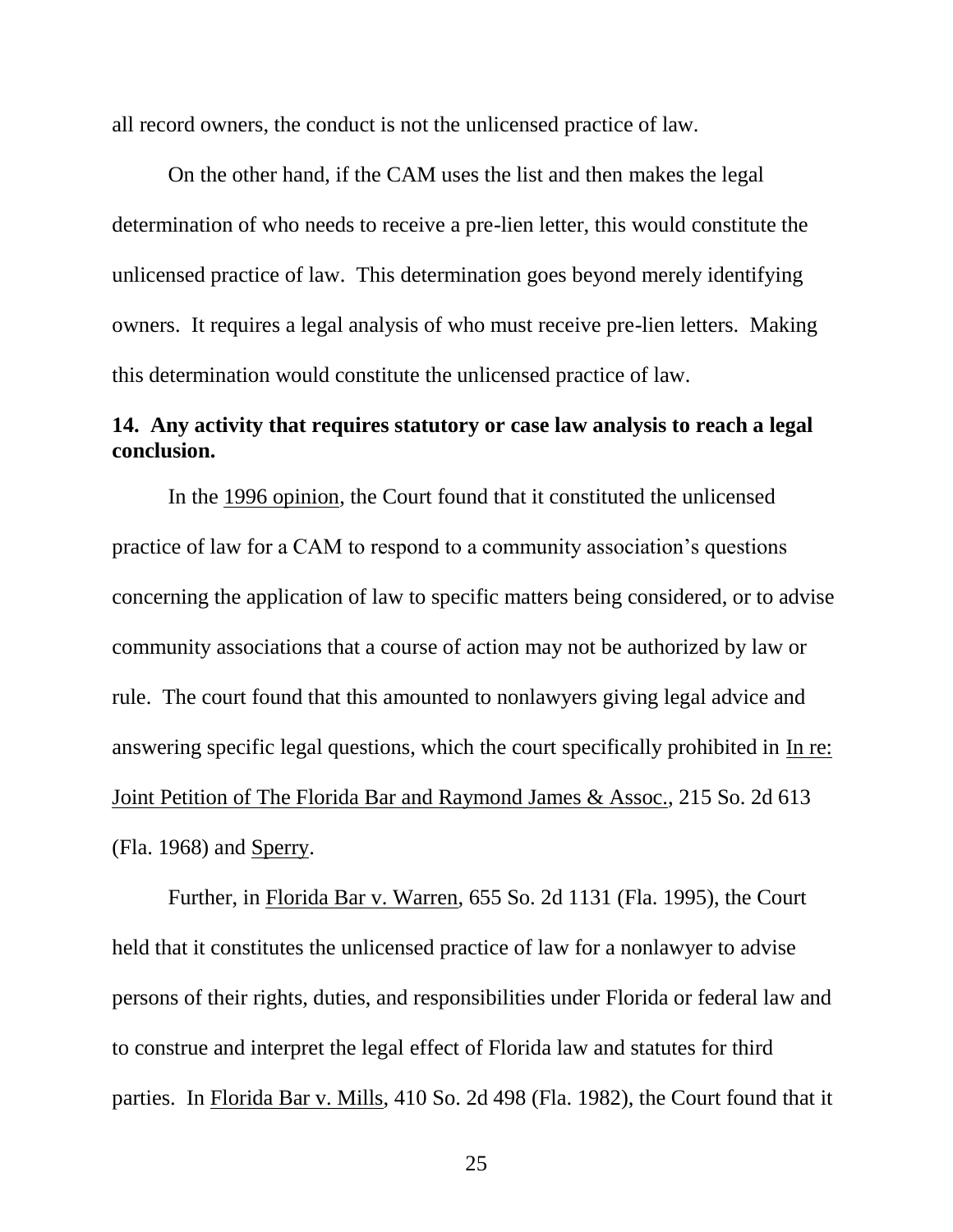constitutes the unlicensed practice of law for a nonlawyer to interpret case law and statutes for others.

Thus, it is the Standing Committee's opinion that it would constitute the unlicensed practice of law for a CAM to engage in activity requiring statutory or case law analysis to reach a legal conclusion.

#### **CONCLUSION**

The findings of the Court in Florida Bar re: Advisory Opinion–Activities of Community Association Managers*,* 681 So. 2d 1119 (Fla. 1996) should not be disturbed and answer many of the questions posed by the Petitioner. Areas which required clarification have been clarified by way of example using the 1996 opinion as guidance. Similarly, activities that were not addressed in 1996 are addressed using the 1996 opinion and other case law as guidance. This proposed advisory opinion is the Standing Committee on Unlicensed Practice of Law's interpretation of the law.

> Respectfully Submitted, /s/ Nancy Blount by Jeffrey T. Picker Nancy Munjiovi Blount, Chair Standing Committee on Unlicensed Practice of Law The Florida Bar 651 E. Jefferson Street Tallahassee, FL 32399-2300 (850) 561-5840 Fla. Bar No. 332658 Primary Email: upl@flabar.org